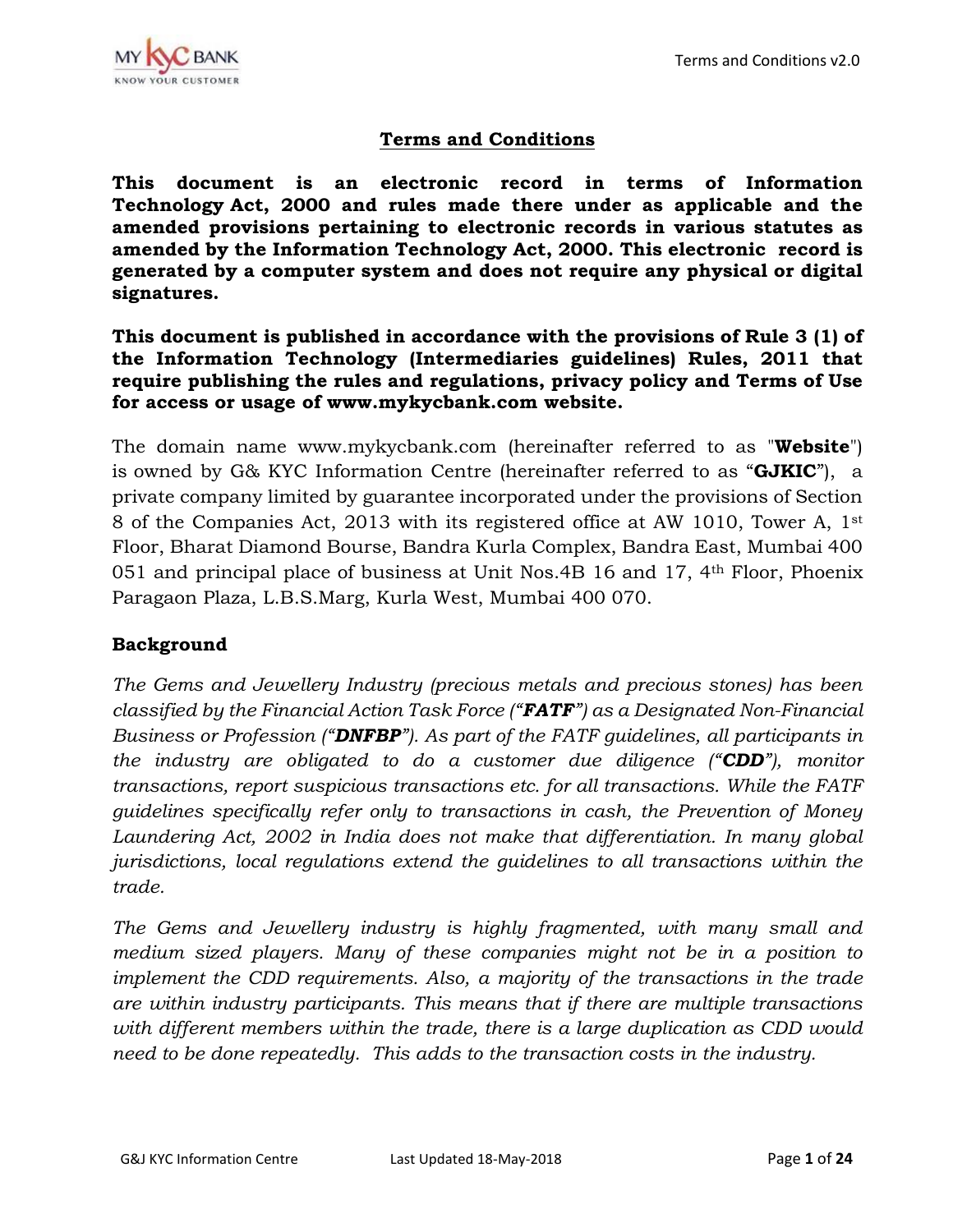The fragmented nature of the industry also means that there is a dearth of *information available about the Gems and Jewellery companies.*

# **Platform for Information Sharing and Communication**

The Website is a platform that enables the Registered Users to view profiles and interact with other Registered Users to whom they are connected. GJKIC is not and will not be a party to, or control in any manner, any transaction between the 'Registered Users. GJKIC functions to merely enable exchange of information, specifically CDD related information, between Registered Users in a more efficient manner.

# **MyKYCBank Process in Brief**

The GJKIC platform is an online portal, open only to members of Approved Industry Entities. Such members can upload their KYC information and copies of supporting documents. Once the information is complete, it can be submitted for review. The platform's backend compliance team reviews the applicant's application, and either indicates shortcomings, or approves the profile. A profile that is incomplete shall not be activated.

On approval, a unique number is generated and the 'Registered User's profile is activated. The Regitered User can then send a request to other Registered Users already on the platform. Once a request is accepted by the other Registered User, their respective public profiles are mutually available for viewing.

Each Registered User is also sent a copy of their entire profile, which needs to be verified and signed. This profile, along with the original documents, needs to be submitted to the respective Approved Industry Entities for verification. The Approved Industry Entities will verify the profile copy with the originals and then keep the verified copy. This verified copy, retained by the Approved Industry Entity, would be periodically physically mailed to the platform back office. This compliance team then rechecks the verified copy with the application and gives it a higher state of verification. In the event the Registered User fails to submit the profile or the Approved Industry Entities fails to verify the profile copy submitted by any Registered User with the originals within the timelines specified for this purpose, GJKIC shall have the right to take such action as it shall deem fit, including but not limited to the suspension / cancellation of the membership, in accordance with the disciplinary policy.

A similar process is followed for any changes in the 'Registered User's profile. In the event of any change in the profile, the Registered User is expected to update the profile within 30 days from such a change. The Website will allow the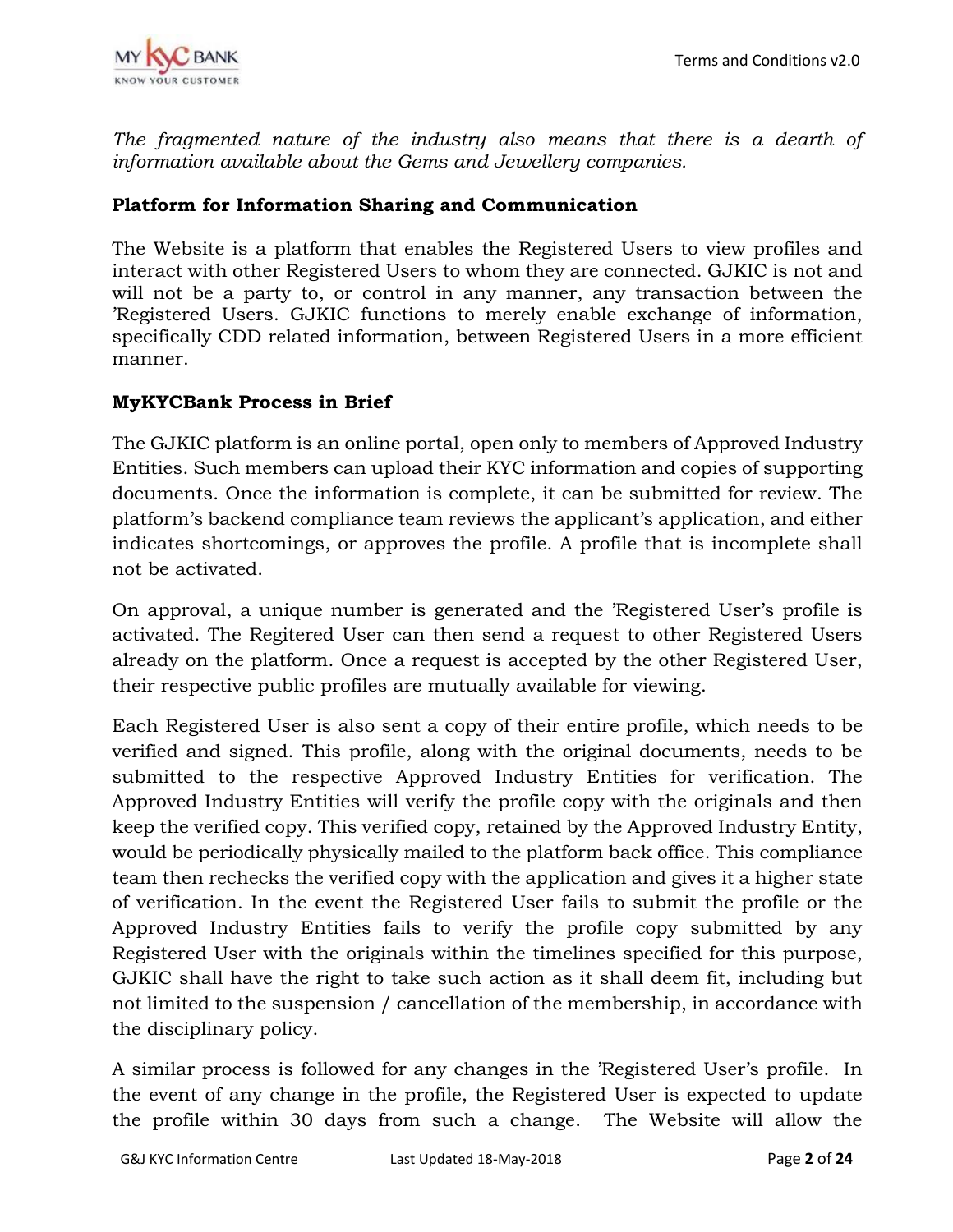

Registered User to update the relevant information, which will then be reviewed by the compliance team after submission. The changes would be effected once the compliance team has confirmed the changes and documents submitted. These changes would be automatically visible to all the connections of the Registered User and are also be highlighted on their respective walls.

The supporting documents would need to be verified against the physical documents by the respective Approved Industry Entity, in a process similar to the one mentioned above for profile activation.

There would also be additional periodic processes which would be to confirm that there have been no changes to the profile as it exists on the platform. The periodicity of these would be determined by the Website. These confirmations would be of 2 types

- Email with link to confirm that there have been no updates in the profile and that the profile which exists on the site has the latest and correct information. This process would be done every 6-18 months
- Physical letter confirming that there are no changes in the profile is to be uploaded on the Website, which will be verified by the back-end team, before confirmation. This letter would need to be submitted to the respective Approved Industry Entity in original, along with the covering letter. This process would be done every 3-5 years

Failure to respond to these requests could lead to disciplinary action.

The Registered User information covers all 'KYC requirements', including ownership details and ultimate beneficiary information. The ultimate beneficiary information is currently accepted based on a self-declaration but all information uploaded on the portal is being verified and controlled by GJKIC's compliance team. If any information is found to be be incorrect or incomplete the 'Registered User's account may be suspended or blocked.

Once a connection between two Registered User has been established, each Registered User can view the standard 1-2 pager KYC profile of the Registered User. If the Registered User wishes to view the full profile, with supporting documents, it needs to send a request to the Registered User concerned for the full profile. Once the request is accepted by such Registered User, a full profile is emailed to the requesting Registered User.

Please note that it is upto Registered User, whether to accept the connection request from other registered user for sharing their information including standard 1-2 pager KYC profile OR request for viewing full profile with supporting document.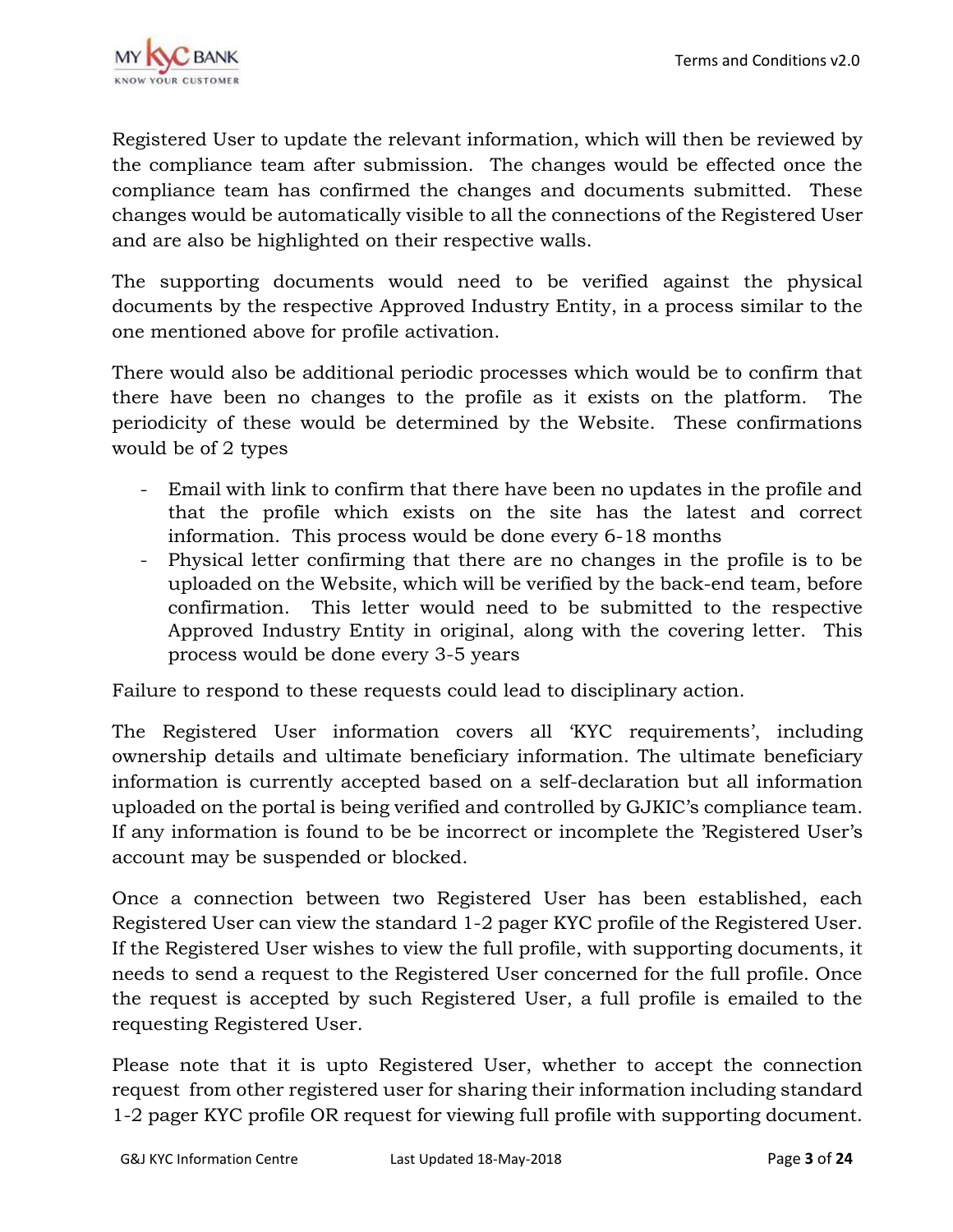



GJKIC cannot take responsibility for or control the information provided by you to other users which is made available on the Website post connection acceptance.

# **Terms of Use**

Your use of the Website and services and tools are governed by the following terms and conditions (**"Terms of Use"**) as applicable to the Website including the applicable policies which are incorporated herein by way of reference. If You transact on the Website, You shall be subject to the policies that are applicable to the Website for such transaction. By mere use of the Website, You shall be contracting with GJKIC and these terms and conditions including the privacy policy constitutes Your binding obligations, with GJKIC.When You use any of the services provided by Us through the Website, including but not limited to any database, you will be subject to the rules, guidelines, policies, terms, and conditions applicable to such service, and they shall be deemed to be incorporated into this Terms of Use and shall be considered as part and parcel of this Terms of Use. We reserve the right, at Our sole discretion, to change, modify, add or remove portions of these Terms of Use, at any time without any prior written notice to You. It is Your responsibility to review these Terms of Use periodically for updates / changes. Your continued use of the Website following the posting of changes will mean that You accept and agree to the revisions. As long as You comply with these Terms of Use, We grant You a personal, non-exclusive, non-transferable, limited privilege to enter and use the Website.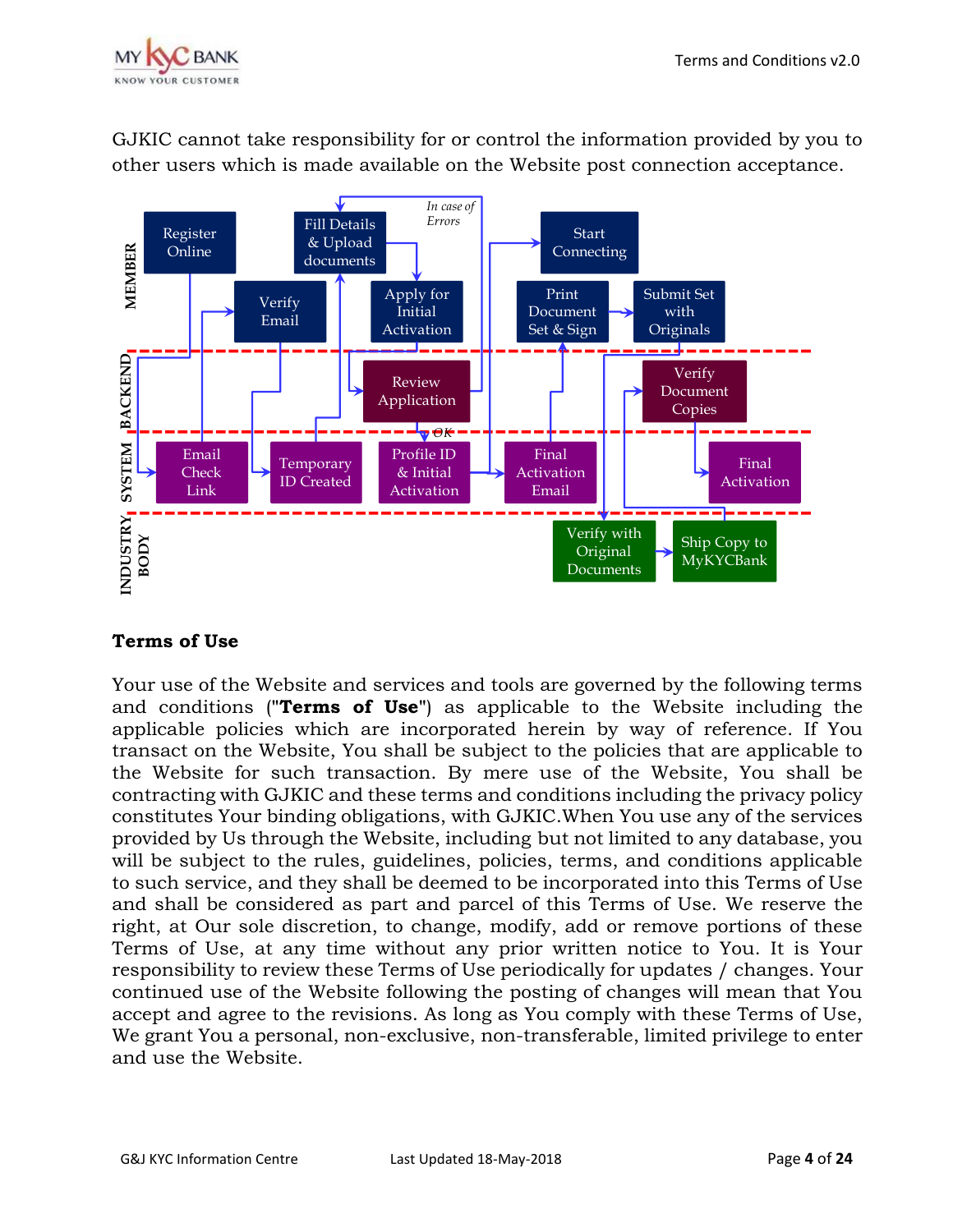**ACCESSING, BROWSING OR OTHERWISE USING THE WEBSITE INDICATES YOUR AGREEMENT TO ALL THE TERMS AND CONDITIONS UNDER THESE TERMS OF USE, SO PLEASE READ THE TERMS OF USE CAREFULLY BEFORE PROCEEDING.** By impliedly or expressly accepting these Terms of Use, You also accept and agree to be bound by GJKIC policies including but not limited to Privacy Policy as amended from time to time.

### **Membership Eligibility**

Use of the Website is available only to persons who can form legally binding contracts under Indian Contract Act, 1872. Persons who are "incompetent to contract" within the meaning of the Indian Contract Act, 1872 including minors, un-discharged insolvents etc. are not eligible to use the Website. If you are a minor i.e. under the age of 18 years, you shall not register as a user of the Website and shall not transact on or use the Website. As a minor if you wish to use or transact on the Website, such use or transaction may be made by your legal guardian or parents on the Website. GJKIC reserves the right to terminate your membership and / or refuse to provide you with access to the Website if it is brought to GJKIC's notice or if it is discovered that you are under the age of 18 years.

Further, applicants registering on the Website need to be members of an Approved Industry Entity. Applicants who are not members of an Approved Industry Entity cannot register on the platform. Once Your profile is activated on the Website after following the process as set out above, such profile shall be shared with the Approved Industry Entities in which the Registered User is a member.

### **Your Account and Registration Obligations for Membership**

The platform of this Website is an online portal, where KYC information can be uploaded and updated from time to time. This is verified by the back-end compliance team of GJKIC, after which the Registered User can share his profile with other Registered Users on the platform.

This process is unique because it builds in a few specific features:

- The Registered User's information is backed by a verification by the Approved Industry Entity;
- Updated information will be reviewed by a centralized compliance team, employing processes equivalent to those prescribed for banks
- While an updated information sheet is available online at any time, specific approvals are required for sharing supporting documents
- All Registered Users shall be provided with a unique code.
- The profile of the Registered Users shall be tagged with a 'label' if they are on a sanctions list under law or if any member is a "Politically Exposed Person".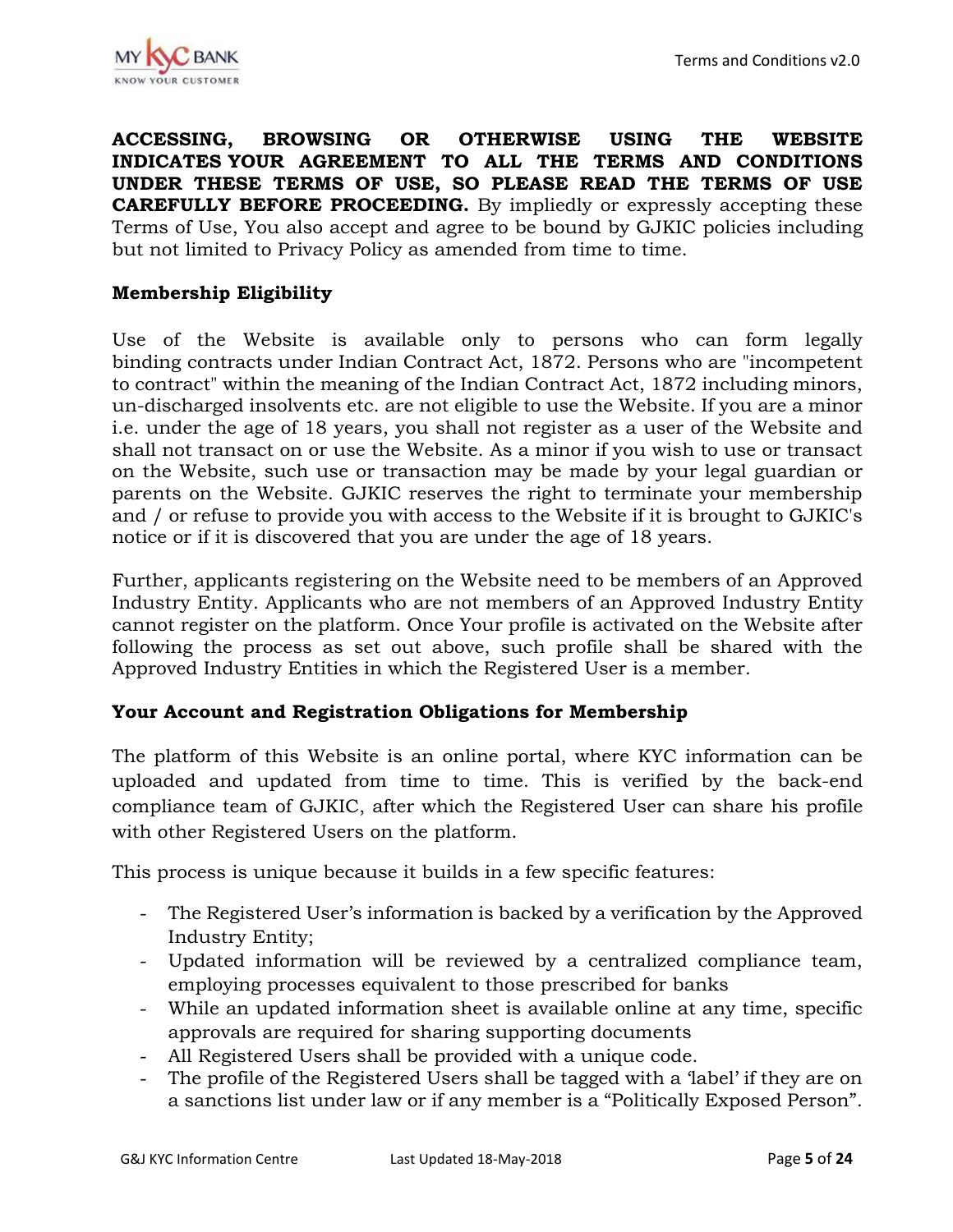

- Other information obtained from external sources, namely any negative media or regulatory actions relevant to anti money laundering (AML) or criminal proceedings against either a member or their connected individuals will be tagged to the concerned Approved Industry Entity. This information will be visible to all the connections of the Registered User as well.

If You use the Website, You shall be responsible for maintaining the confidentiality of your Display Name and Password and You shall be responsible for all activities that occur under your Display Name and Password. You agree that if You provide any information that is untrue, inaccurate, not current or incomplete or We have reasonable grounds to suspect that such information is untrue, inaccurate, not current or incomplete, or not in accordance with this Terms of Use, or your copy of your profile is not verified within the alloted time by your industry body (see below) , We shall have the right to indefinitely suspend or terminate or block access of your membership on the Website and refuse to provide You with access to the Website. We shall also have the right to indefinitely suspend or terminate or block access of your membership if you act in an unethical manner, are subject to criminal convictions, or if you damage the interests and/or image of the GJKIC through you actions or behavior or if you carry out activities, whereby the implementation of legal procedures, that damage or harm or attempt to damage or harm the reputation, functioning ,financial or operational interests of the GJKIC. It is at the sole discrection of the GJKIC to decide on the suspension or termination of your access and by undersigning these terms and conditions you explicitly understand and agree with the content of this paragraph.

### **Communications**

When You use the Website or send emails or other data, information or communication to Us, You agree and understand that You are communicating with Us through electronic records and You consent to receive communications via electronic records from Us periodically and as and when required. We may communicate with You by email or by such other mode of communication, electronic or otherwise.

### **Other Terms**

- 1. GJKIC has a separate document which may be changed from time to time, namely the Member Disciplinary Actions document, which lays down the different actions which can be taken and the triggers which may lead to the respective actions. The member, as part of these terms and conditions, accepts the right of GJKIC to take actions based on the said document.
- 2. GJKIC does not make any representation or warranty as to specifics (such as goodwill of trade secrets, etc) of the information available on the Website. GJKIC does not implicitly or explicitly support or endorse any sale or purchase of any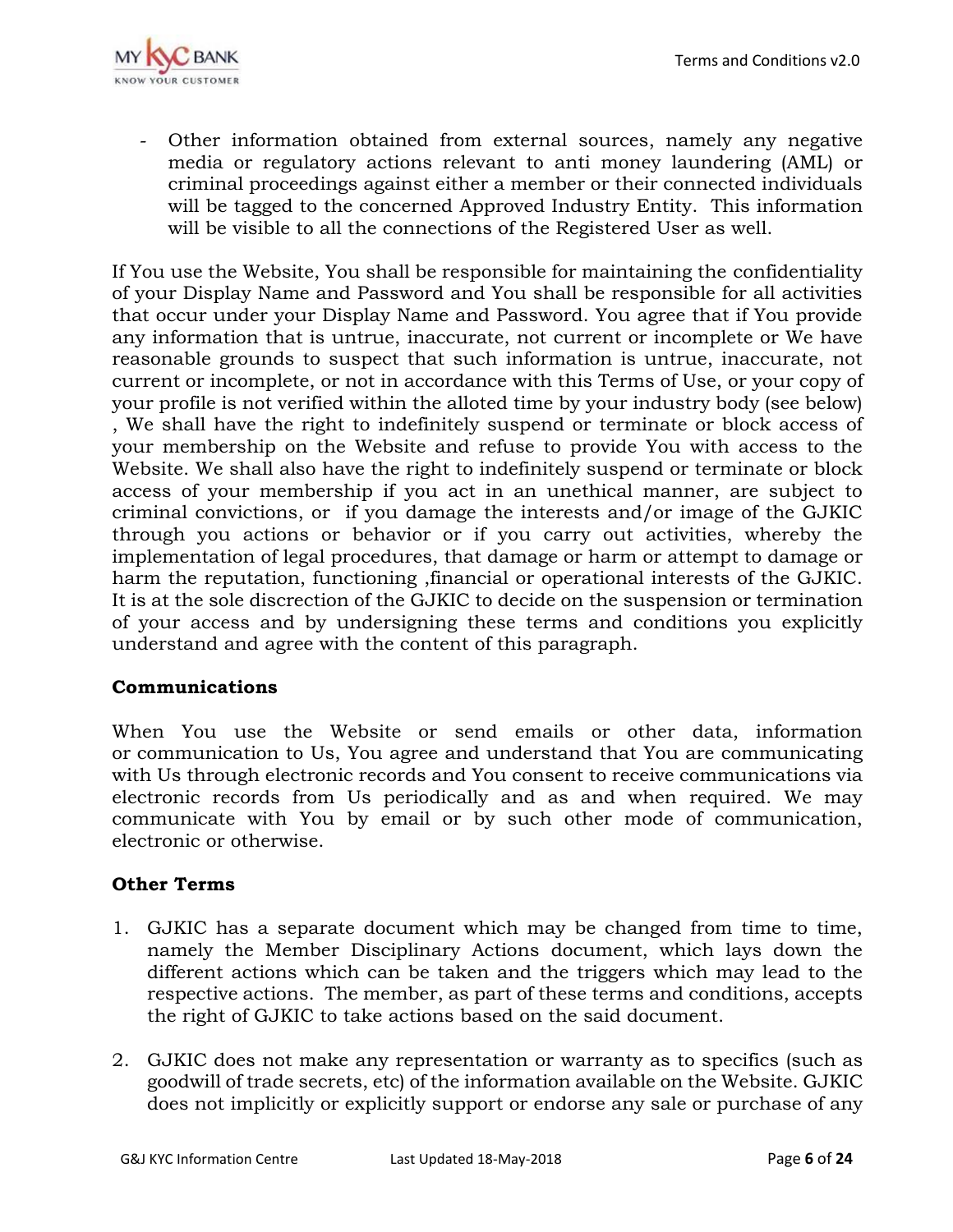

products or services on the Website. GJKIC accepts no liability for any errors or omissions, whether on behalf of itself or third parties.

- 3. GJKIC is not responsible for any non-performance or breach of any contract entered into between the Registered User. GJKIC cannot and does not guarantee that the concerned Registered Users will perform any transaction concluded on the Website. GJKIC shall not and is not required to mediate or resolve any dispute or disagreement between the Registered Users. However, any disputes which may arise might be taken up through the Approved Industry Entities.
- 4. GJKIC does not make any representation or warranty as to the itemspecifics (such as legal title, credit worthiness, etc) of any of its Users. You are advised to independently verify the bona fides of any particular User that You choose to deal with on the Website and use Your best judgment in that behalf.
- 5. GJKIC does not at any point of time during any sharing of information or transactions between Registered Users on the Website come into or take possession of any of the products or services offered by anyone nor does it at any point gain title to or have any rights or claims over the products or services offered by Registered Users.
- 6. At no time shall GJKIC hold any right, title or interest over the information nor shall GJKIC have any obligations or liabilities in respect of such contract entered into between any Registered Users. GJKIC is not responsible for unsatisfactory or delayed performance of services or damages or delays as a result of any business transactions between the Registered Users.
- 7. The Website is only an online platform for sharing standard KYC information by the Registered Users. GJKIC is only providing a platform for communication and it is agreed that the contract for sale/purchase of any of the products or services shall be a strictly bipartite contract between the Registered Users.
- 8. At no time shall GJKIC hold any right, title or interest over the products nor shall GJKIC have any obligations or liabilities in respect of such contracts entered into between the Registered Users.
- 9. You shall independently agree upon the manner and the terms and conditions of delivery, payment, insurance etc. with the seller(s) that You transact with or share your information with.
- 10. You release and indemnify GJKIC and/or any of its officers, employees, agents and representatives from any cost, damage, liability or other consequence of any of the actions of the Registered Users of the Website and specifically waive any claims that You may have in this behalf under any applicable law.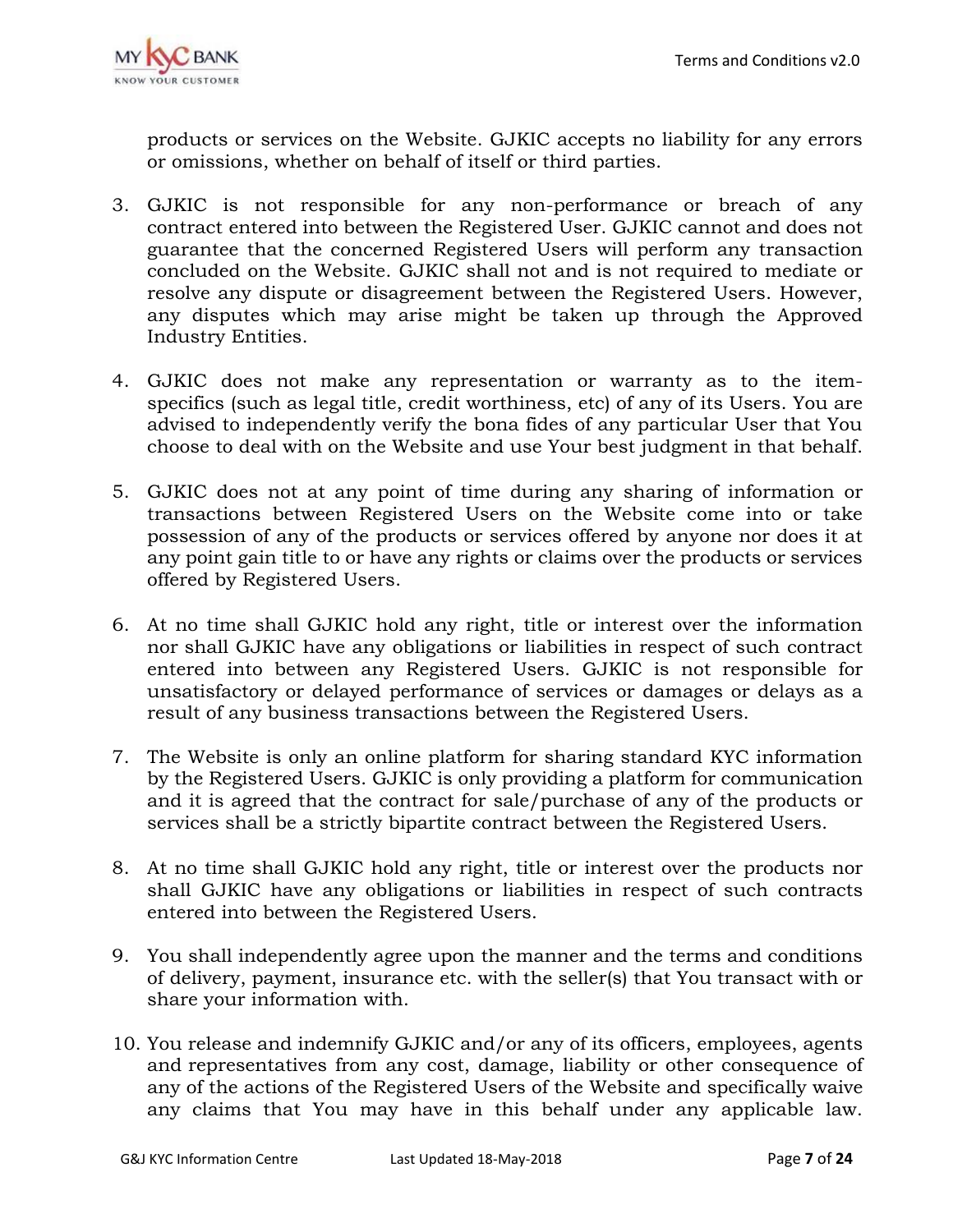

Notwithstanding its reasonable efforts in that behalf, GJKIC cannot take responsibility for or control the information provided by other Registered Users which is made available on the Website. You may find other Registered User's information to be offensive, harmful, inconsistent, inaccurate, or deceptive. Please use caution and practice safe trading when using the Website.

11. The connections accepted cannot be deleted for 5 years as per record keeping requirements of Prevention of Anti Money Regulation(PMLA). Hence, you are requested and required to check details of connection requests received.

Please note that there could be risks in dealing with underage persons or people acting under false pretence.

## **Charges**

Membership to the Website is only open to members of Approved Industry Entities only; individuals, companies or other body corportaes which are not members of such Approved Industry Entities cannot register on this platform. Charges for a Registered User shall be recovered in the form of a one time registration fee to be payable by the Registered User at time of registration and an annual charge shall also be required to be paid by the Registered User to the GJKIC. GJKIC reserves the right to change its policy in respect of membership fees ("**Fee Policy**") from time to time. In particular, GJKIC may at its sole discretion introduce new services and modify some or all of the existing services offered on the Website. In such an event GJKIC reserves the right to introduce fees for the new services offered or amend/introduce fees for existing services, as the case may be. Changes to the Fee Policy shall be posted on the Website and such changes shall automatically become effective immediately after they are posted on the Website. Unless otherwise stated, all fees shall be quoted in Indian Rupees for Indian members and US Dollars for international Registered Users. You shall be solely responsible for compliance of all applicable laws including those in India for making payments to GJKIC.

### **Use of the Website**

You agree, undertake and confirm that Your use of the Website shall be strictly governed by the following binding principles:

1. You shall not host, display, upload, modify, publish, transmit, update or share any information which:

(a) belongs to another person and to which You do not have any right;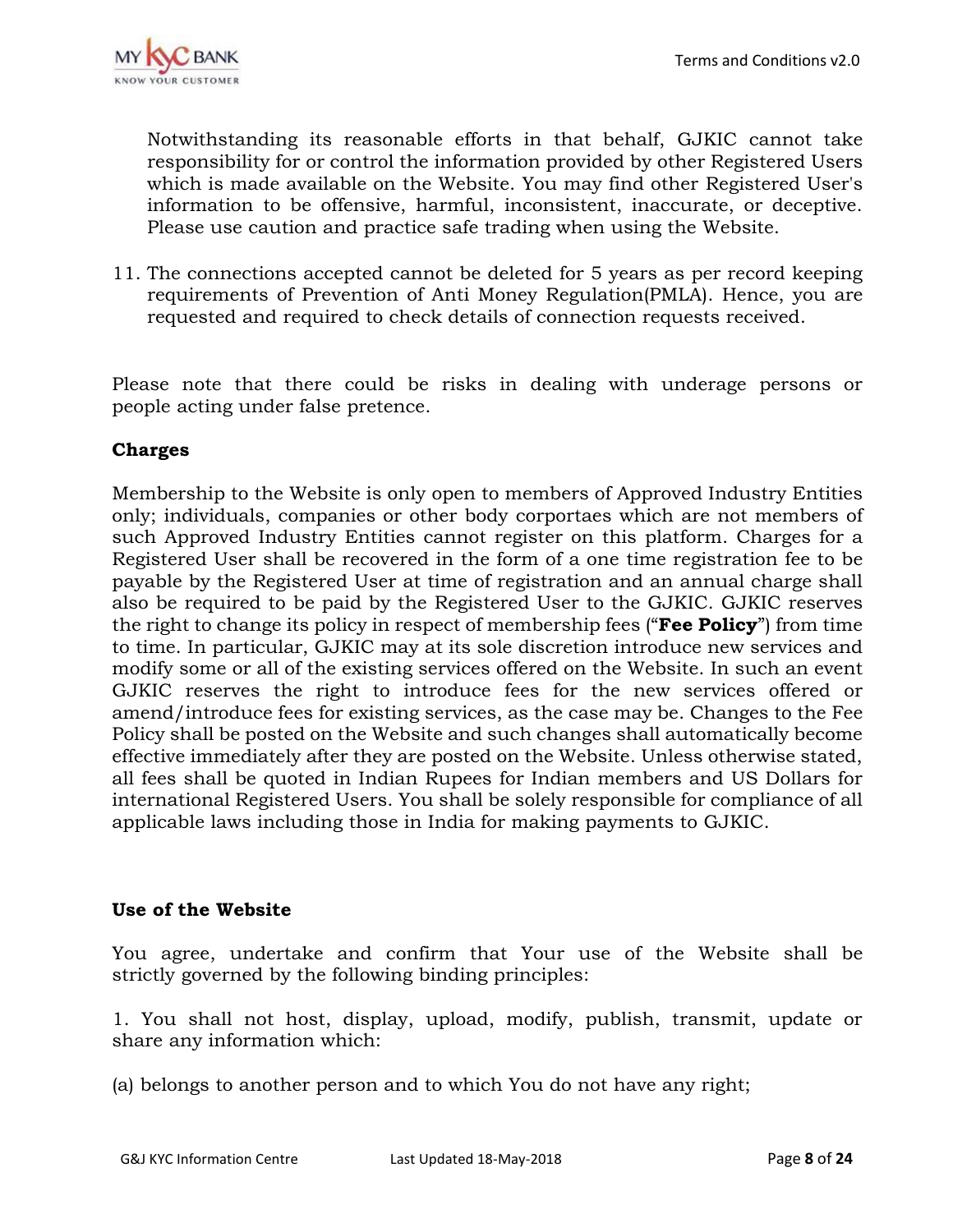(b) is harmful, harassing, blasphemous, defamatory, obscene, pornographic, paedophilic, libellous, invasive of another's privacy, hateful, or racially, ethnically objectionable, disparaging, relating to or encouraging money laundering or gambling, or otherwise unlawful in any manner whatever; or unlawfully threatening or unlawfully harassing including but not limited to "indecent representation of women" within the meaning of the Indecent Representation of Women (Prohibition) Act, 1986;

(c) is misleading in any way;

(d) is patently offensive to the online community, such as comprising of sexually explicit content, or content that promotes obscenity, paedophilia, racism, bigotry, hatred or physical harm of any kind against any group or individual;

(e) harasses or advocates harassment of another person;

(f) involves the transmission of "junk mail", "chain letters", or unsolicited mass mailing or "spamming";

(g)promotes illegal activities or conduct that is abusive, threatening, obscene, defamatory or libellous;

(h) infringes upon or violates any third party's rights including, but not limited to, intellectual property rights, rights of privacy (including without limitation unauthorized disclosure of a person's name, email address, physical address or phone number) or rights of publicity;

(i) promotes an illegal or unauthorized copy of another person's copyrighted work (see copyright complaint below for instructions on how to lodge a complaint about uploaded copyrighted material), such as providing pirated computer programs or links to them, providing information to circumvent manufacture-installed copyprotect devices, or providing pirated music or links to pirated music files;

(j) contains restricted or password-only access pages, or hidden pages or images (those not linked to or from another accessible page);

(k) provides material that exploits people in a sexual, violent or otherwise inappropriate manner or solicits personal information from anyone;

(l) provides instructional information about illegal activities such as making or buying illegal weapons, violating someone's privacy, or providing or creating computer viruses;

(m) contains video, photographs, or images of another person;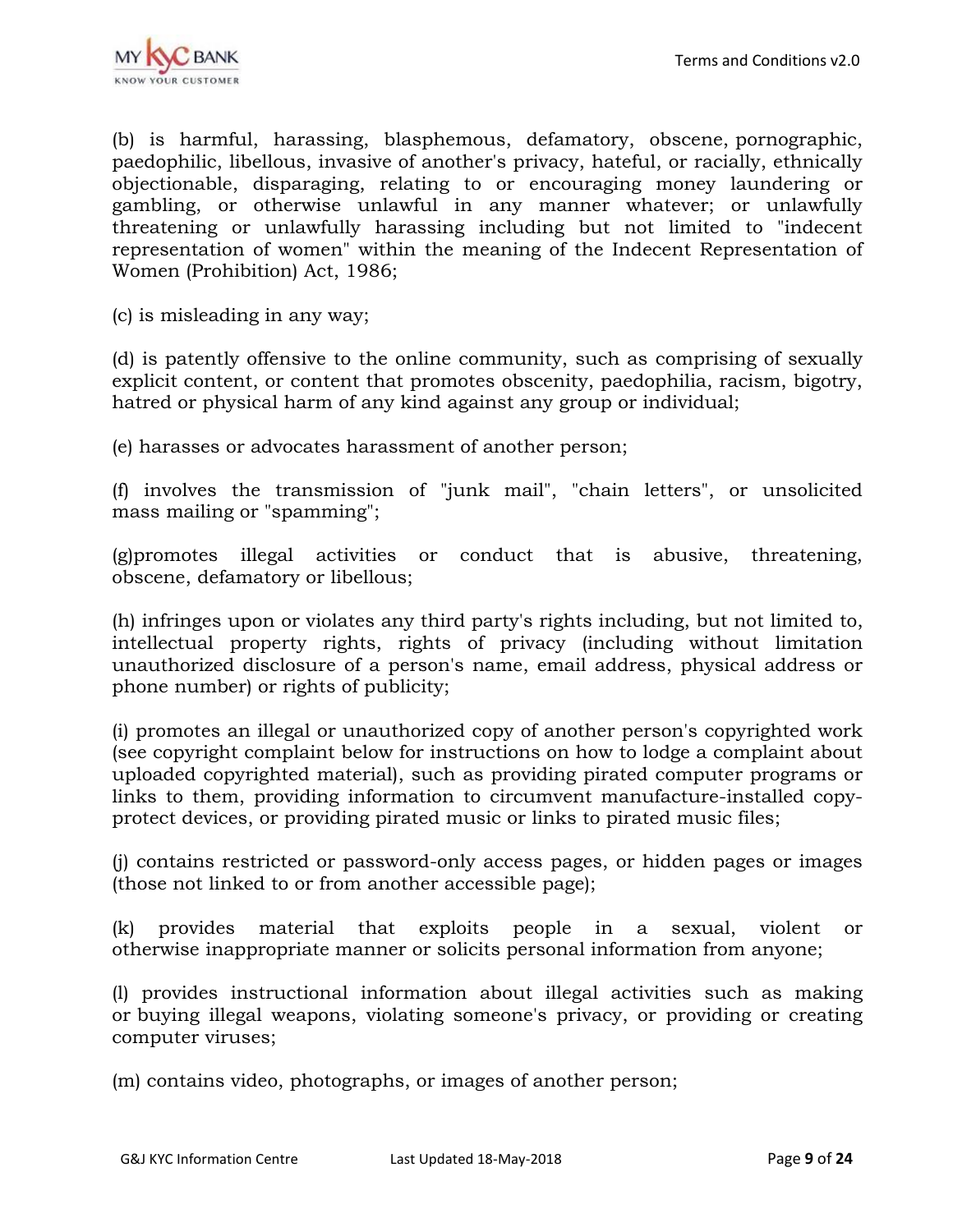

(n) tries to gain unauthorized access or exceeds the scope of authorized access to the Website or to profiles, blogs, communities, account information, bulletins, friend request, or other areas of the Website or solicits passwords or personal identifying information for commercial or unlawful purposes from other users;

(o) engages in commercial activities and/or sales such as contests, sweepstakes, barter, advertising and pyramid schemes, or the buying or selling of "virtual" products related to the Website, without Our prior written consent. Throughout these Terms of Use, GJKIC's prior written consent means a communication coming from GJKIC's [Legal Department], specifically in response to Your request, and specifically addressing the activity or conduct for which You seek authorization;

(p) solicits gambling or engages in any gambling activity which We, in Our sole discretion, believe is or could be construed as being illegal;

(q) interferes with another Registered User's use and enjoyment of the Website or any other enjoyment of similar services;

(r) refers to any website or URL that, in Our sole discretion, contains material that is inappropriate for the Website or any other website, contains content that would be prohibited or violates the letter or spirit of these Terms of Use.

(s) harms minors in any way;

(t) infringes any patent, trademark, copyright or other proprietary rights or third party's trade secrets or rights of publicity or privacy or shall not be fraudulent or involve the sale of counterfeit or stolen products;

(u) violates any law for the time being in force;

(v) deceives or misleads the addressee/ users about the origin of such messages or communicates any information which is grossly offensive or menacing in nature;

(w) impersonates another person;

(x) contains software viruses or any other computer code, files or programs designed to interrupt, destroy or limit the functionality of any computer resource; or contains any Trojan horses, worms, time bombs, cancel bots, easter eggs or other computer programming routines that may damage, detrimentally interfere with, diminish value of, surreptitiously intercept or expropriate any system, data or personal information;

(y) threatens the unity, integrity, defence, security or sovereignty of India, friendly relations with foreign states, or public order or causes incitement to the commission of any cognizable offence or prevents investigation of any offence or is insulting any other nation;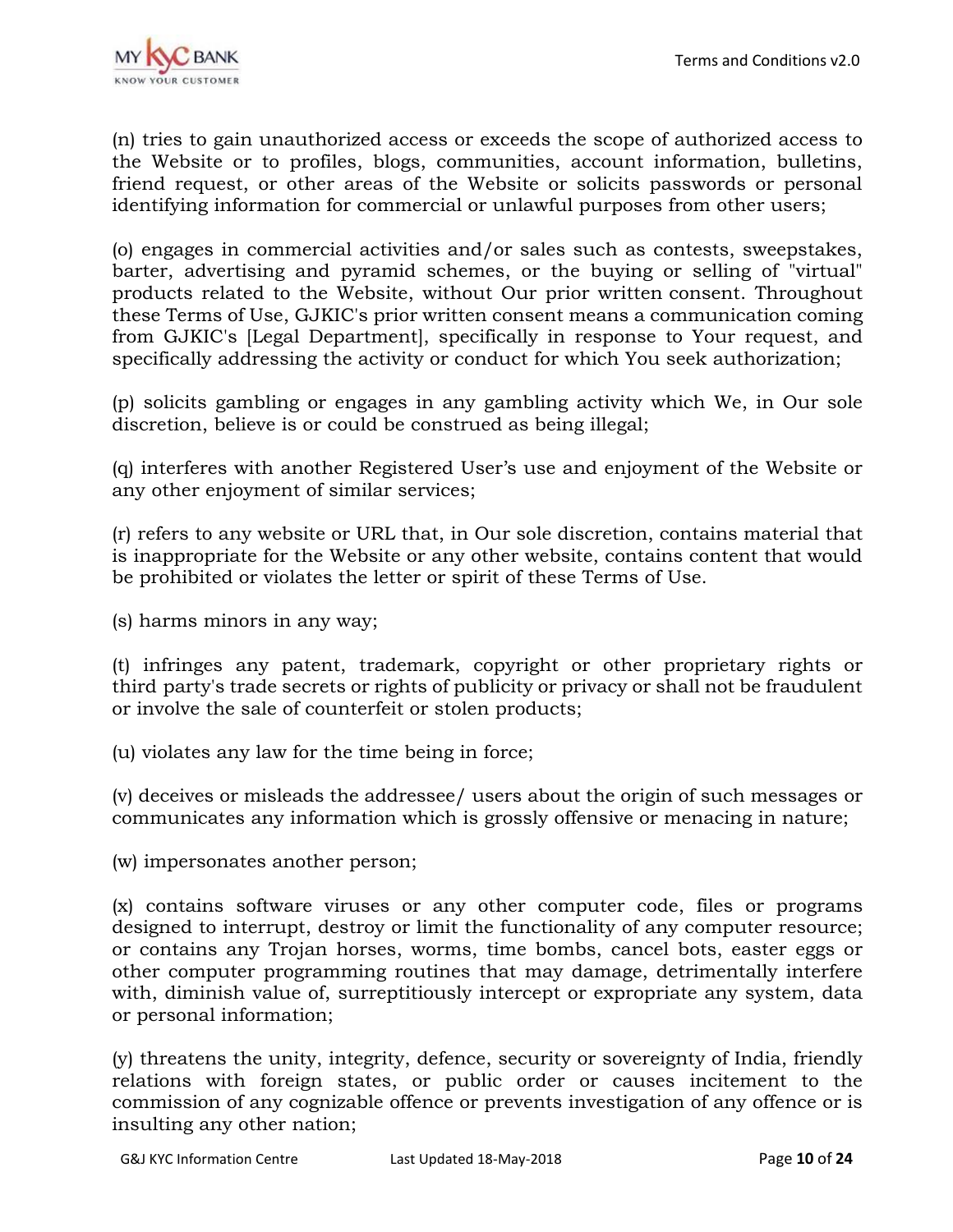

(z) shall not be false, inaccurate or misleading;

(aa) shall not, directly or indirectly, offer, attempt to offer, trade or attempt to trade in any item, the dealing of which is prohibited or restricted in any manner under the provisions of any applicable law, rule, regulation or guideline for the time being in force3;

(ab) shall not create liability for Us or cause Us to lose (in whole or in part) the services of Our ISPs or other suppliers;

2. You shall not use any "deep-link", "page-scrape", "robot", "spider" or other automatic device, program, algorithm or methodology, or any similar or equivalent manual process, to access, acquire, copy or monitor any portion of the Website or any content, or in any way reproduce or circumvent the navigational structure or presentation of the Website or any Content, to obtain or attempt to obtain any materials, documents or information through any means not purposely made available through the Website. We reserve Our right to bar any such activity.

3. You shall not attempt to gain unauthorized access to any portion or feature of the Website, or any other systems or networks connected to the Website or to any server, computer, network, or to any of the services offered on or through the Website, by hacking, password "mining" or any other illegitimate means.

4. You shall not probe, scan or test the vulnerability of the Website or any network connected to the Website nor breach the security or authentication measures on the Website or any network connected to the Website. You may not reverse lookup, trace or seek to trace any information on any other User of or visitor to Website, or any other customer, including any account on the Website not owned by You, to its source, or exploit the Website or any service or information made available or offered by or through the Website, in any way where the purpose is to reveal any information, including but not limited to personal identification or information, other than Your own information, as provided for by the Website.

5. You shall not make any negative, denigrating or defamatory statement(s) or comment(s) about Us or the brand name or domain name used by Us including the terms GJKIC, (GJEPC, or mykycbank.com (the Website), or otherwise engage in any conduct or action that might tarnish the image or reputation, of GJKIC or sellers on platform or otherwise tarnish or dilute any of GJKIC's trade or service marks, trade name and/or goodwill associated with such trade or service marks, trade name as may be owned or used by us. You agree that You will not take any action that imposes an unreasonable or disproportionately large load on the infrastructure of the Website or GJKIC's systems or networks, or any systems or networks connected to GJKIC.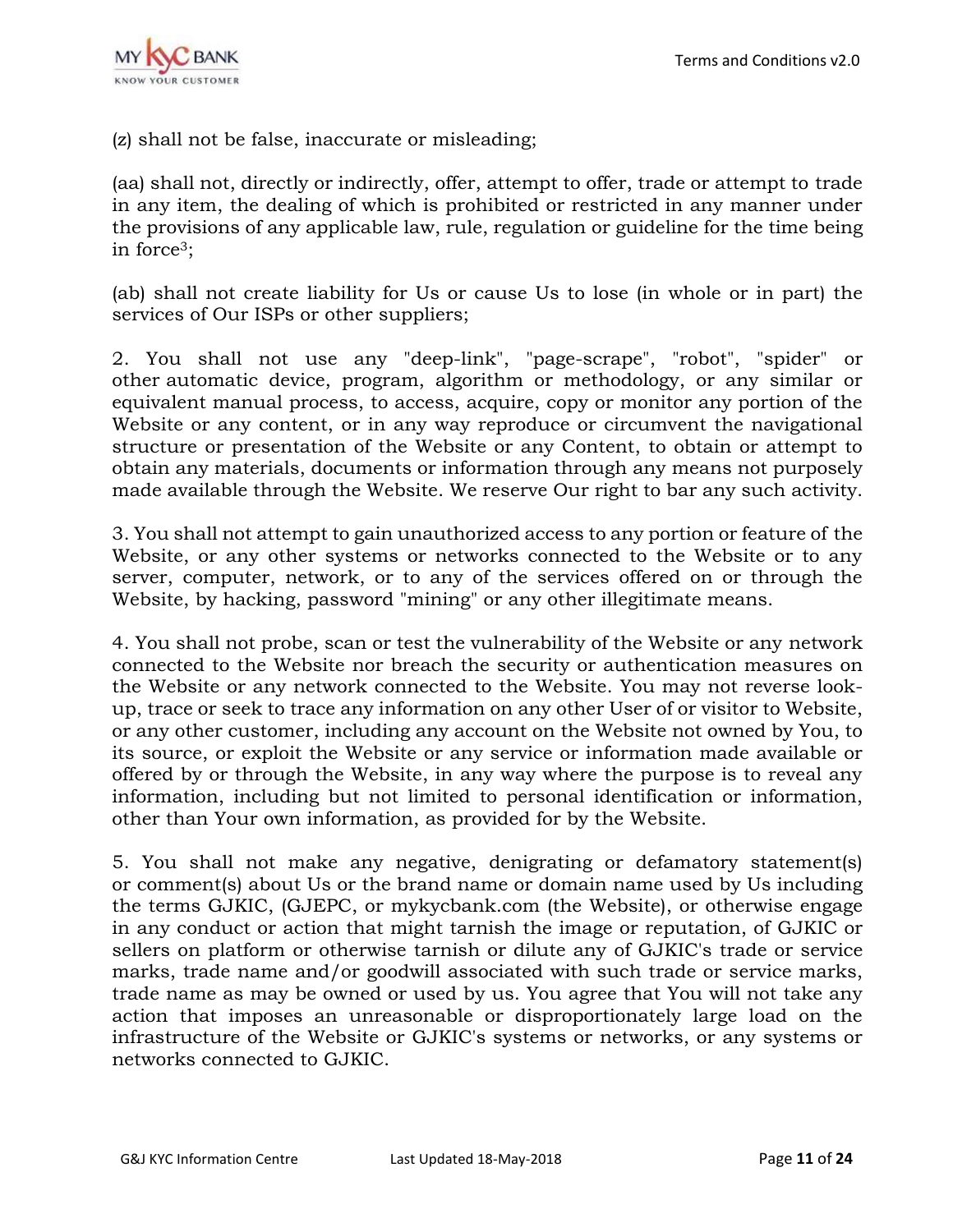

6. You agree not to use any device, software or routine to interfere or attempt to interfere with the proper working of the Website or any transaction being conducted on the Website, or with any other person's use of the Website.

7. You may not forge headers or otherwise manipulate identifiers in order to disguise the origin of any message or transmittal You send to Us on or through the Website or any service offered on or through the Website. You may not pretend that You are, or that You represent, someone else, or impersonate any other individual or entity.

8. You may not use the Website or any content for any purpose that is unlawful or prohibited by these Terms of Use, or to solicit the performance of any illegal activity or other activity which infringes the rights of GJKIC and / or others.

9. You shall at all times ensure full compliance with the provisions of the Information Technology Act, 2000 and rules made there under as applicable and as amended from time to time and also all applicable domestic laws, rules and regulations (including the provisions of the Foreign Exchange Management Act, 1999 and the rules and regulations made thereunder from time to time) and applicable international laws, statutes, ordinances and regulations (including, but not limited to Sales Tax/VAT, Income Tax, Octroi, Service Tax, Central Excise, Custom Duty, Local Levies) regarding Your use of Our service and Your listing, purchase, solicitation of offers to purchase, and sale of products or services. You shall not engage in any transaction in an item or service, which is prohibited by the provisions of any applicable law including exchange control laws or regulations for the time being in force.

10. Solely to enable Us to use the information You supply Us with, so that we are not violating any rights You might have in Your Information, You agree to grant Us a non-exclusive, worldwide, perpetual, irrevocable, royalty-free, sub-licensable (through multiple tiers) right to exercise the copyright, publicity, database rights or any other rights You have in Your Information, in any media now known or not currently known, with respect to Your Information. We will only use Your information in accordance with the Terms of Use and Privacy Policy applicable to use of the Website.

11. From time to time, You shall be responsible for providing information relating to the products or services dealt by You. In this regard, You undertake that all such information shall be accurate, true and complete in all respects. You shall not exaggerate or over emphasize the attributes of such products or services so as to mislead other Registered Users in any manner.

12. You shall not engage in advertising to, or solicitation of, other Registered Users of the Website to buy or sell any products or services, including, but not limited to, products or services related to that being displayed on the Website or related to Us. You may not transmit any chain letters or unsolicited commercial or junk email to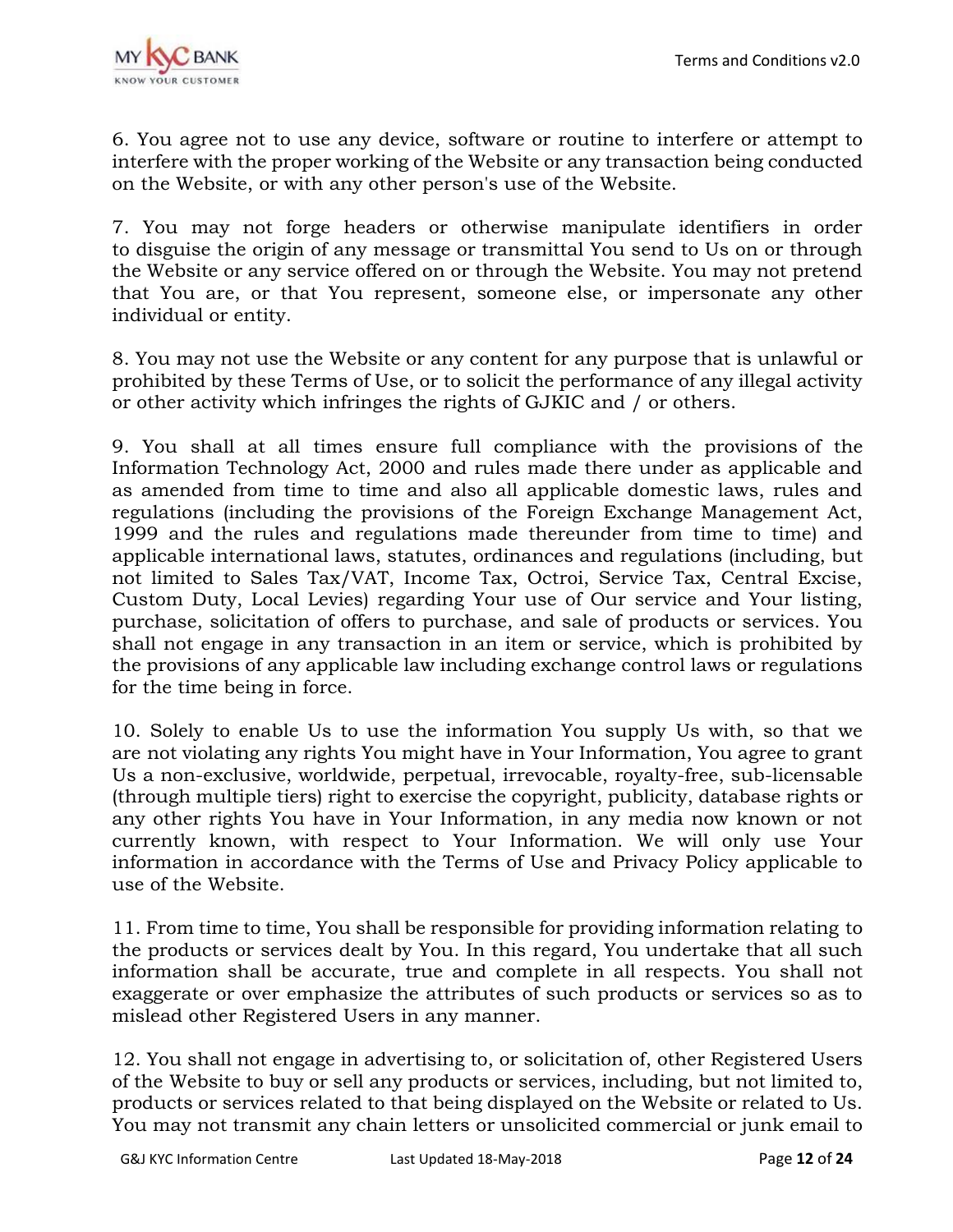

other Registered Users via the Website. It shall be a violation of these Terms of Use to use any information obtained from the Website in order to harass, abuse, or harm another person. You shall not use the information from the Website in order to contact, advertise to, solicit, or sell to another person other than Us without Our prior explicit consent. In order to protect the Registered Users from such advertising or solicitation, We reserve the right to restrict the number of messages or emails which a Registered User may send to other Registered Users in any 24 hour period which We deem appropriate in Our sole discretion. You agree that We have the right at all times to disclose any information (including the identity of the persons providing information or materials on the Website) as necessary to satisfy any law, regulation or valid governmental request. This may include, without limitation, disclosure of the information in connection with investigation of alleged illegal activity or solicitation of illegal activity or in response to a lawful court order or subpoena. In addition, We can (and You hereby expressly authorize Us to) disclose any information about You to law enforcement or other government officials or authorities, as we, in Our sole discretion, believe necessary or appropriate in connection with the investigation and/or resolution of possible crimes, especially those that may involve personal injury. In future we may provide an access of your information to Banks/Financial Institutions. However, the access will be provided only after your Confirmation as a connection request from Bank/FIs.You explicitly consent to the said sharing of information with Banks/FIs by agreeing to this Terms & Conditions.

We reserve the right, but have no obligation, to monitor the materials posted on the Website. GJKIC shall have the right to remove or edit any Content that in its sole discretion violates, or is alleged to violate, any applicable law or either the spirit or letter of these Terms of Use. Notwithstanding this right, YOU REMAIN SOLELY RESPONSIBLE FOR THE CONTENT OF THE MATERIALS YOU POST ON THE WEBSITE AND IN YOUR PRIVATE MESSAGES. Please be advised that such Content posted does not necessarily reflect GJKIC views. In no event shall GJKIC assume or have any responsibility or liability for any Content posted or for any claims, damages or losses resulting from use of Content and/or appearance of Content on the Website. You hereby represent and warrant that You have all necessary rights in and to all Content which You provide and all information it contains and that such Content shall not infringe any proprietary or other rights of third parties or contain any libelous, tortuous, or otherwise unlawful information.

13. Your correspondence or business dealings with, or participation in promotions of, advertisers found on or through the Website, including payment and delivery of related products or services, and any other terms, conditions, warranties or representations associated with such dealings, are solely between You and such advertiser. We shall not be responsible or liable for any loss or damage of any sort incurred as the result of any such dealings or as the result of the presence of such advertisers on the Website.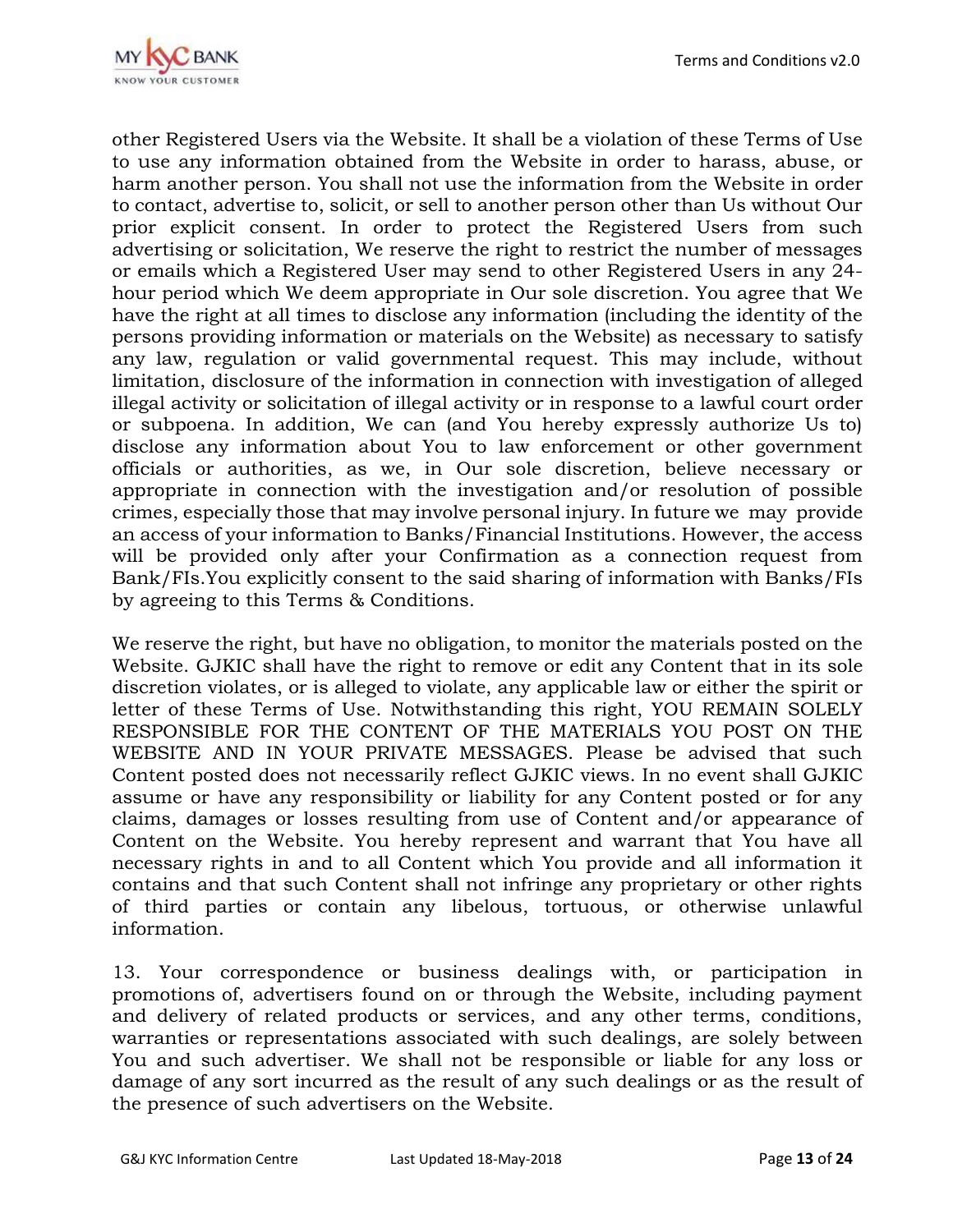

14. It is possible that other users (including unauthorized users or "hackers") may post or transmit offensive or obscene materials on the Website and that You may be involuntarily exposed to such offensive and obscene materials. It also is possible for others to obtain personal information about You due to your use of the Website, and that the recipient may use such information to harass or injure You. We do not approve of such unauthorized uses, but by using the Website You acknowledge and agree that We are not responsible for the use of any personal information that You publicly disclose or share with others on the Website. Please carefully select the type of information that You publicly disclose or share with others on the Website.

15. GJKIC shall have all the rights to take necessary action and claim damages that may occur due to your involvement/participation in any way on your own or through group/s of people, intentionally or unintentionally in DoS/DDoS (Distributed Denial of Services).

### **Contents Posted on Site**

All the Content (hereinafter defined), is a third party user generated content and GJKIC has no control over such third party user generated content as GJKIC is merely an intermediary for the purposes of this Terms of Use.

Except as expressly provided in these Terms of Use, no part of the Website and no Content may be copied, reproduced, republished, uploaded, posted, publicly displayed, encoded, translated, transmitted or distributed in any way (including "mirroring") to any other computer, server, Website or other medium for publication or distribution or for any commercial enterprise, without Our/ GJKIC's express prior written consent.

You may use information on the products and services purposely made available on the Website for downloading, provided that You (1) do not remove any proprietary notice language in all copies of such documents, (2) use such information only for your personal, non-commercial informational purpose and do not copy or post such information on any networked computer or broadcast it in any media, (3) make no modifications to any such information, and (4) do not make any additional representations or warranties relating to such documents.

You shall be responsible for any notes, messages, emails, billboard postings, photos, drawings, profiles, text, graphics, user interfaces, opinions, ideas, images, videos, audio files or other materials or information posted or transmitted to the Website (hereinafter collectively referred to as "**Content**"). Such Content will become Our property and You grant Us the worldwide, perpetual and transferable rights in such Content. We shall be entitled to, consistent with Our Privacy Policy as adopted in accordance with applicable law, use the Content or any of its elements for any type of use forever, including but not limited to promotional and advertising purposes and in any media whether now known or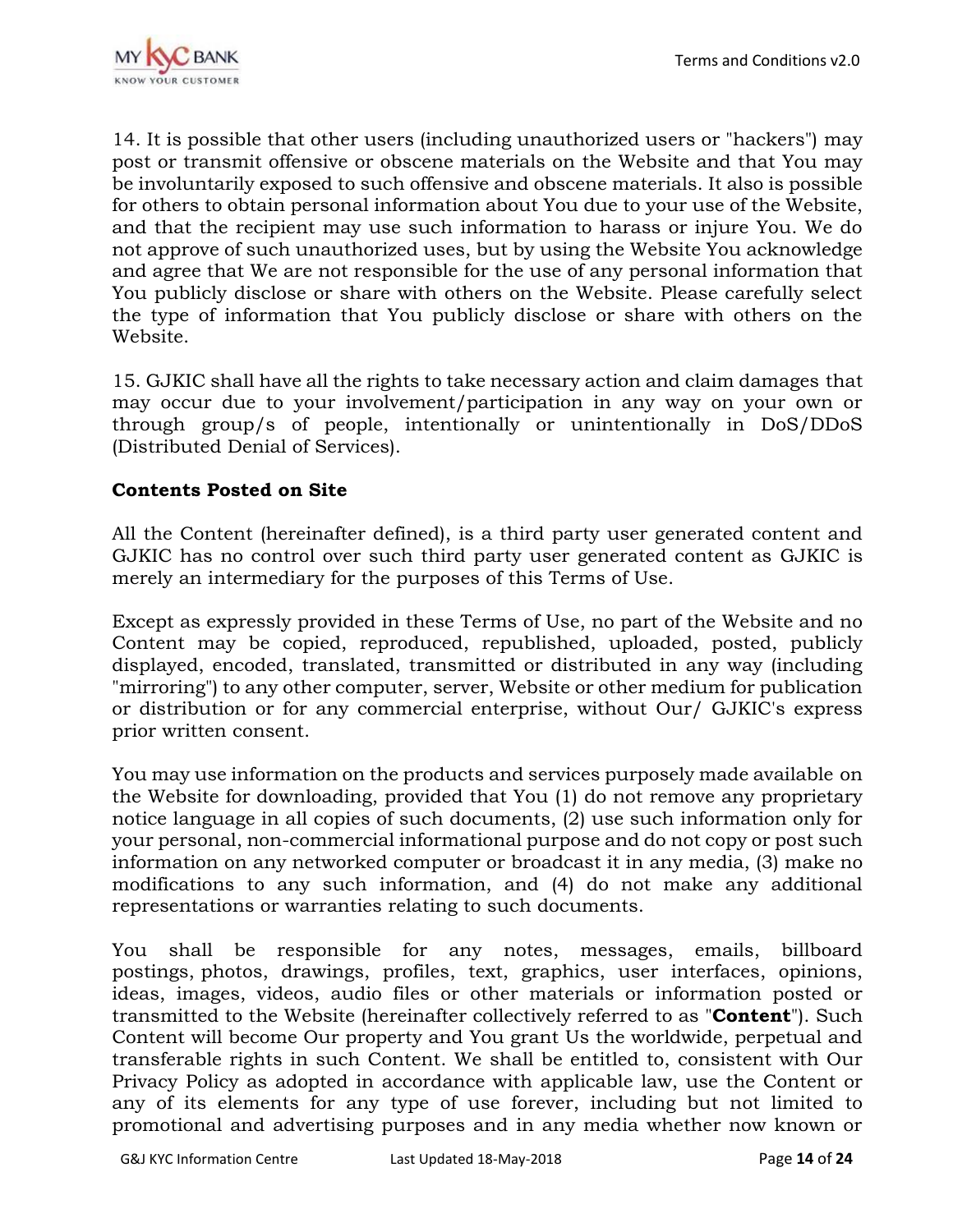

hereafter devised, including the creation of derivative works that may include the Content You provide. You agree that any Content You post may be used by us, consistent with Our Privacy Policy on site as mentioned herein, and You are not entitled to any payment or other compensation for such use.

## **Privacy**

We view protection of Your privacy as a very important principle. We understand clearly that You and Your personal information is one of Our most important assets. We store and process Your Information including any sensitive financial information collected (as defined under the Information Technology Act, 2000 and the rules made thereunder, from time to time), if any, on computers that may be protected by physical as well as reasonable technological security measures and procedures in accordance with Information Technology Act 2000 and the rules made there under. Your personal information shall be kept confidentail and shall be governed by the terms herein and by the terms of Our Privacy Policy. Our current Privacy Policy is available on the Website. If You object to Your information being transferred or used in this way please do not use Website.

We may share personal information with our other corporate entities and affiliates. These entities and affiliates may market to you as a result of such sharing unless you explicitly opt-out.

We may disclose personal information to third parties. This disclosure may be required for us to provide you access to our services, to comply with our legal obligations, to facilitate our marketing and advertising activities, or to prevent, detect, mitigate, and investigate fraudulent or illegal activities related to our services. We do not disclose your personal information to third parties for their marketing and advertising purposes without your explicit consent.

We may disclose personal information, if required to do so by law or in the good faith belief that such disclosure is reasonably necessary to respond to subpoenas, court orders, or other legal process. We may disclose personal information to law enforcement offices, third party rights owners, or others in the good faith belief that such disclosure is reasonably necessary to: enforce these Terms or Privacy Policy; respond to claims that an advertisement, posting or other content violates the rights of a third party; or protect the rights, property or personal safety of our users or the general public.

We and our affiliates will share / sell some or all of your personal information with another business entity should we (or our assets) plan to merge with, or be acquired by that business entity, or re-organization, amalgamation, restructuring of business. Should such a transaction occur that other business entity (or the new combined entity) will be required to follow this privacy policy with respect to your personal information.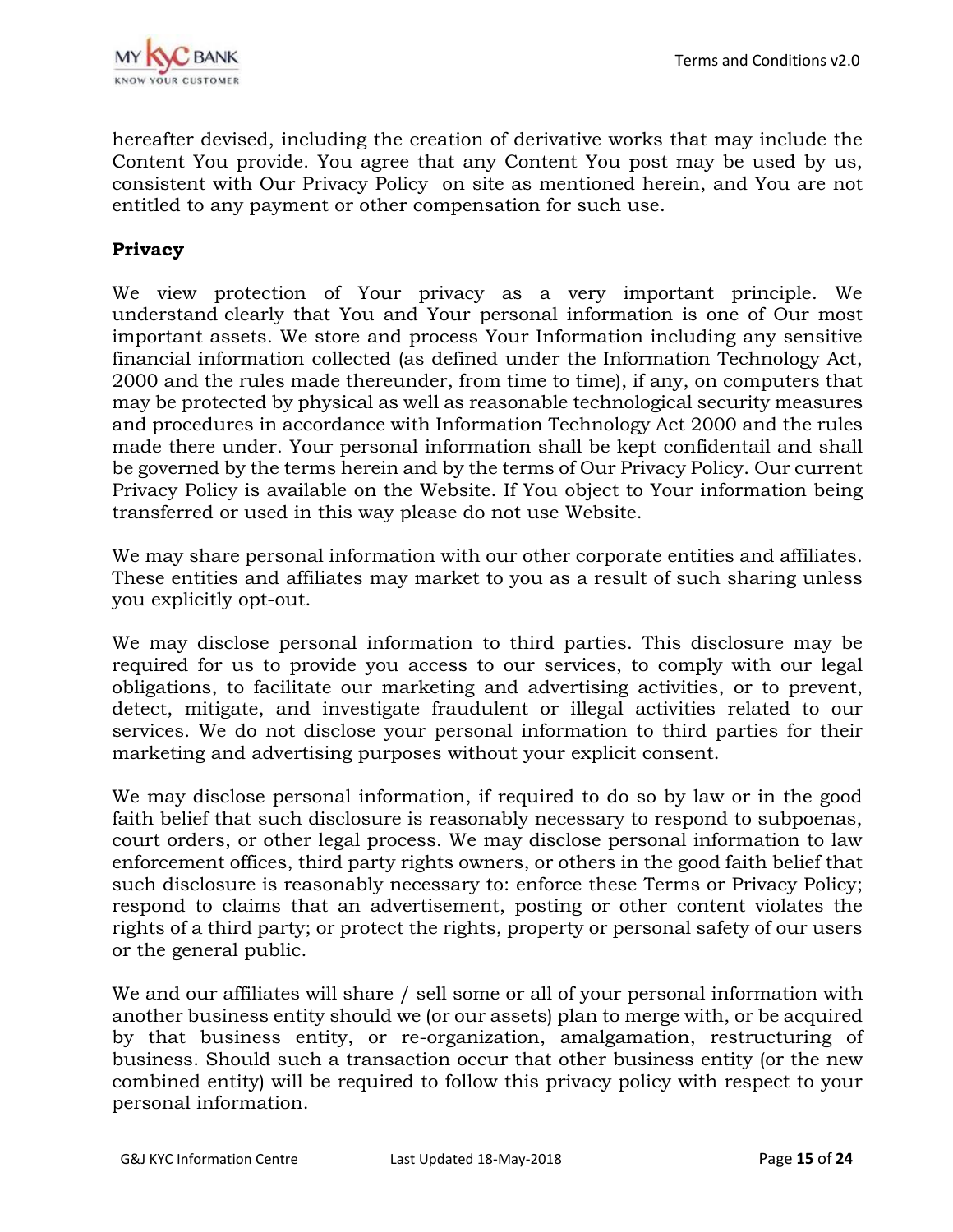

## **Disclaimer of Warranties and Limitation of Liability**

This Website, all the materials and products (including but not limited to software and the Contents) and services, included on or otherwise made available to You through this Website are provided on "as is" and "as available" basis without any representation or warranties, express or implied except otherwise specified in writing. Without prejudice to the forgoing paragraph, GJKIC does not warrant that:

- This Website will be constantly available, or available at all; or
- The information on this Website is complete, true, accurate or non-misleading.

GJKIC will not be liable to You in any way or in relation to the Contents of, or use of, or otherwise in connection with, the Website. GJKIC does not warrant that this Website; information, Content, materials, product (including software) or services included on or otherwise made available to You through the Website; their servers; or electronic communication sent from Us are free of viruses or other harmful components.

Nothing on Website constitutes, or is meant to constitute, advice of any kind.

### **Services**

Further:

1. Transactions, transaction price and all commercial terms such as delivery, dispatch of products and/or services are as per principal to principal bipartite contractual obligations between the Registered Users. GJKIC is not liable or responsible for the non-delivery, non-receipt, non-payment, damage, breach of representations and warranties, non-provision of after sales or warranty services or fraud as regards the products and /or services listed on GJKIC's Website.

2. GJKIC or its service providers are not authorized to collect, process, facilitate and remit payments and / or the transaction price electronically or through cash on delivery to and from other Registered Users in respect of transactions through payment facility between the Registered Users. Your relationship with GJKIC is on a principal to principal basis and by accepting these Terms of Use you agree that GJKIC is an independent contractor for all purposes, and does not have control of or liability for any business transactions if done between any Registered Users those are listed on GJKIC's Website.

3. You understand, accept and agree that the payment facility provided by GJKIC is neither a banking nor financial service but is merely a facilitator providing an electronic, automated online electronic database, receiving No payments through any mode from individuals.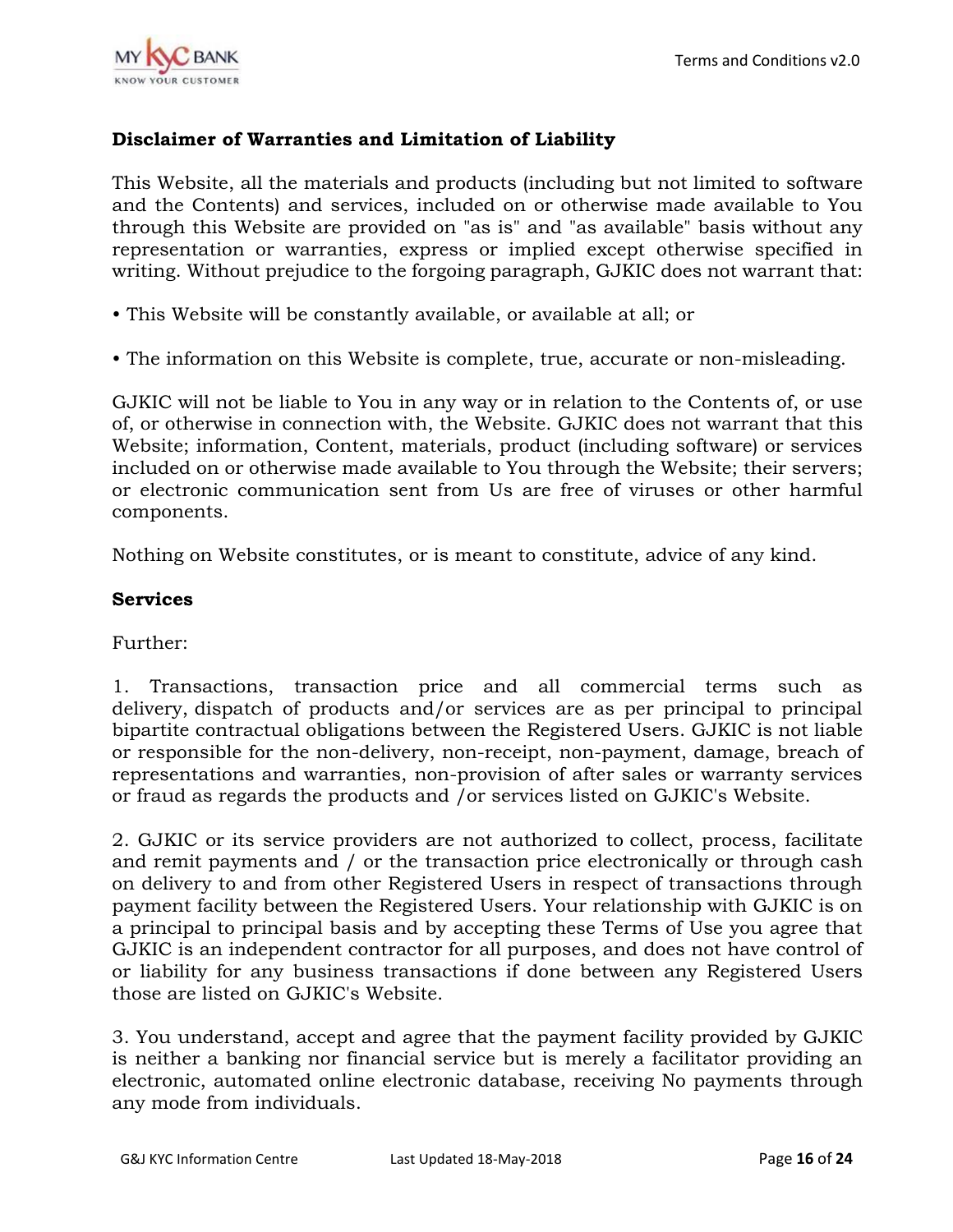

4. GJKIC reserves the right to refuse membership to any trade association with a prior history of questionable charges including without limitation breach of any agreements with GJKIC or GJEPC or breach/violation of any law or any charges imposed by any government bodies or breach of any policy.

5. GJKIC may do such checks as it deems fit before approving the membership of individuals through Approved Industry Entities for security or other reasons at the discretion of GJKIC. As a result of such check if GJKIC is not satisfied with the creditability of the to be Registered User or genuineness of the membership with the Approved Industry Entity through whom the application is submitted, it will have the right to reject the membership.

6. GJKIC at the request of law enforcement officials or in the event the Registered User is engaged in any form of illegal activity may disclose the identity or database.

7. The Registered User acknowledges that GJKIC will not be liable for any damages, interests or claims etc.

### **Compliance with Laws:**

8. Registered Users, if enrolled into any sale transactions, shall comply with all the applicable laws of India (including but without limitation the Foreign Exchange Management Act, 1999 and the rules made and notifications issued there under by the Reserve Bank of India from time to time, the Customs Act 1962, the Information Technology Act, 2000 as amended from time to time, Prevention of Money Laundering Act, 2002 and the rules made there under, the Foreign Contribution Regulation Act, 1976 and the rules made there under, and the Income Tax Act, 1961 and the rules made there under, and the Export Import Policy of Government of India) as may be applicable.

If GJKIC has suspicion or knowledge, that any of its Registered Users are involved in any activity that is intended to provide claims or information that is false, misleading or not genuine, then GJKIC may, while reserving its rights to initiate civil and/or criminal proceedings against member may also at its sole discretion suspend, block, restrict, cancel the display name of such Registered User and /or disqualify that user and any related users from availing protection through this program.

GJKIC reserves its right to initiate civil and/or criminal proceedings against a user who, files a invalid and/or false claims or provides false, incomplete, or misleading information. In addition to the legal proceedings as aforesaid, GJKIC may at its sole discretion suspend, block, restrict, cancel the display name and its related display names of such user and/or disqualify that user and any related users from availing protection through this program. Any person who, knowingly and with intent to injure, defraud or deceive, files a fraudulent complaint containing false, incomplete,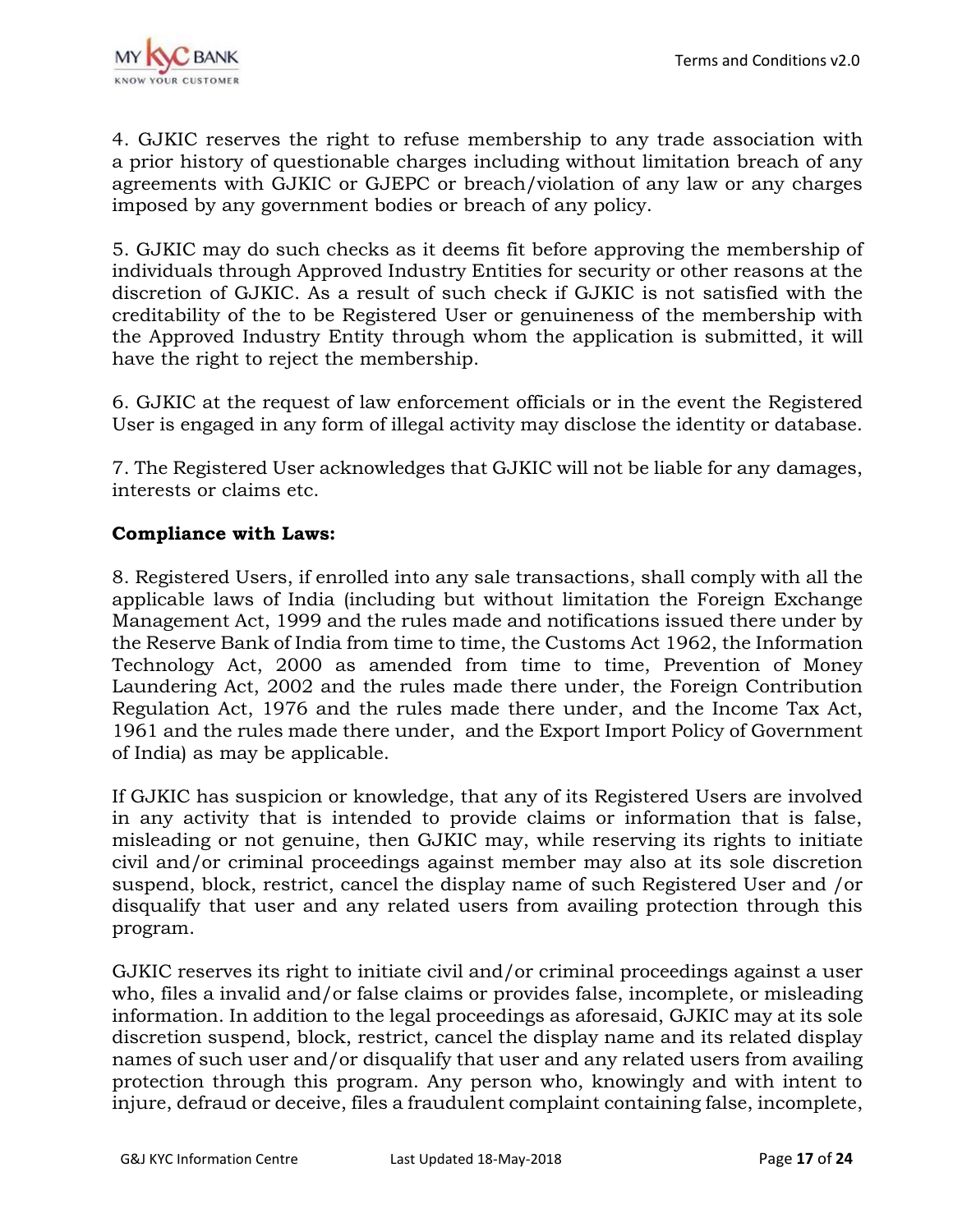

or misleading information may be guilty of a criminal offence and will be prosecuted to the fullest extent of the law.

## **Data:**

• By participating in the data exchange, You confirm that You are the sole and absolute owner and/or user of the data mentioned in the Website.

• You confirm that data which You are exchanging under the mykycbank program is genuine and is not fake, nor impersonified.

• You agree to indemnify and keep indemnifying GJKIC in respect of the Website and any future Registered User against all or any third party claims, demand, cost, expenses including attorney fees which may be suffered, incurred, undergone and / or sustained by GJKIC in respect of the Website, its affiliates or any future member due to usage of the data by you till date and you undertake to make good the same.

• You confirm that all the data provided on the Website and accessible by You will be kept private and confidential and not used for any marketing or illegal purpose or shared with any other third party except if required under applicable law. You also confirm that GJKIC, GJEPC or the Website shall not be responsible for any data breach or stolen data and You will not approach the Website for any retrieval of the data.

• You hereby consent that the personal information that you have provided might be processed, transferred and retained by GJKIC and other entities involved in managing the program / Website for, amongst others, the purposes of validating the information that you provided herein and for the administration of the program /Website.

# **Indemnity**

You shall indemnify and hold harmless GJKIC, its owners, licensee, affiliates, subsidiaries, group companies, holding Companies (as applicable) and their respective officers, directors, agents, and employees, and representatives from any claim or demand, or actions including reasonable attorneys' fees, made by any third party or penalty imposed due to or arising out of Your breach of this Terms of Use, privacy Policy and other Policies, or Your violation of any law, rules or regulations or the rights (including infringement of intellectual property rights) of a third party.

### **Applicable Law and Jurisdiction**

The Terms of Use shall be governed by and interpreted and construed in accordance with the laws of India. Any dispute arising out of or in relation to the Terms of Use shall be subject to the exclusive jurisdiction of the courts in Mumbai.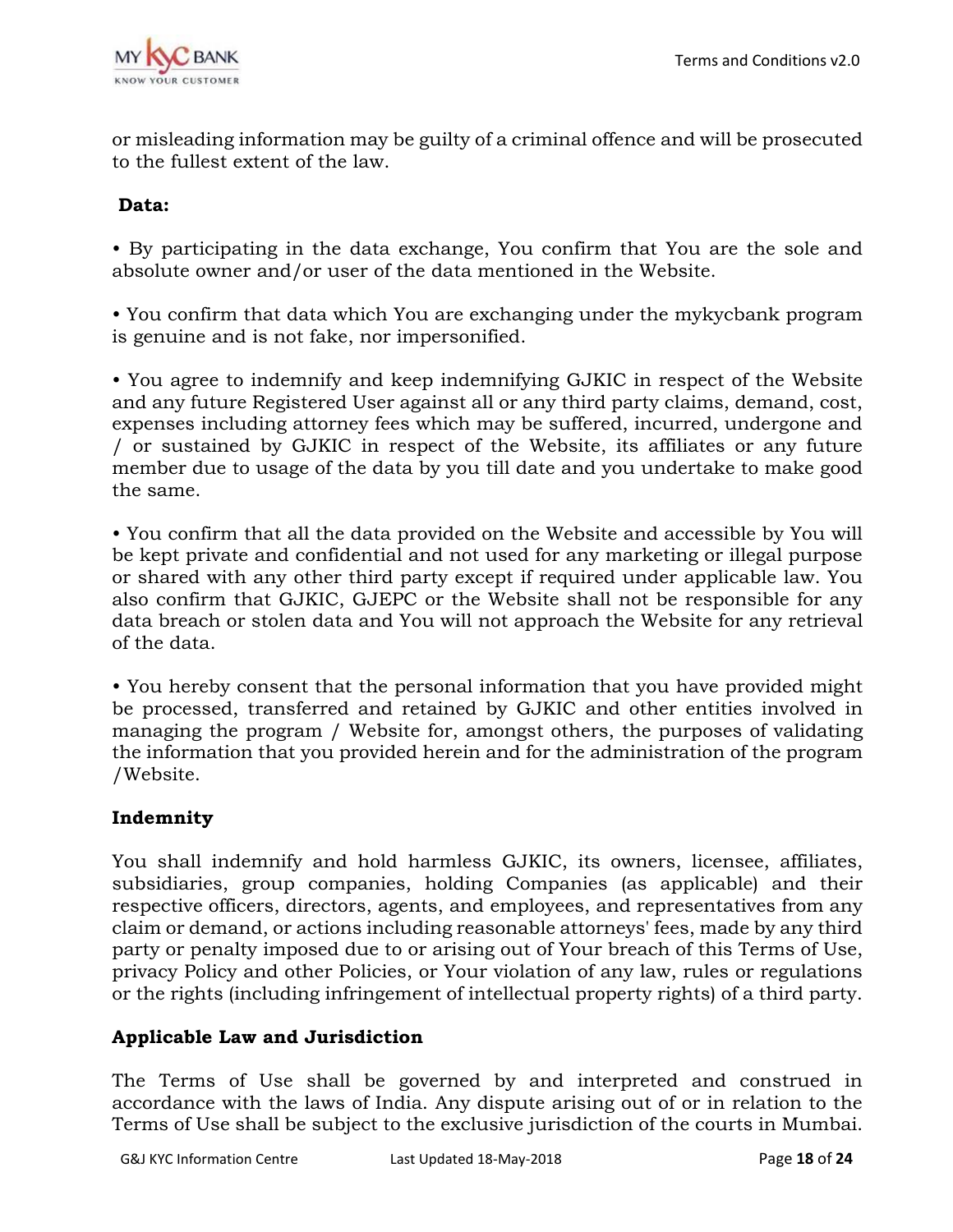

## **Jurisdictional Issues/Sale in India Only**

Unless otherwise specified, the material on the Website is presented solely for the purpose of domestic as well international membership. GJKIC make no representation that materials in the Website are appropriate or available for use in other locations/countries other than India. Those who choose to access this Website from other locations/countries other than India do so on their own initiative and GJKIC is not responsible for any trade incurred between any members from other locations/countries other than India, and compliance with the laws of India.

### **Entire Agreement**

This Terms of Use together with the Privacy Policy constitutes the entire agreement between the parties with respect to the subject matter hereof and supersedes and replaces all prior or contemporaneous understandings or agreements, written or oral, regarding such subject matter. The Terms of Use together with the Privacy Policy (which are available on the Site) shall be read in harmony.

#### **Trademark, Copyright and Restriction**

This site is controlled and operated by GJKIC. All material on this site, including images, illustrations, audio clips, and video clips, are protected by copyrights, trademarks, and other intellectual property rights. Material on Website is solely for Your personal, non-commercial use. You must not copy, reproduce, republish, upload, post, transmit or distribute such material in any way, including by email or other electronic means and whether directly or indirectly and You must not assist any other person to do so. Without the prior written consent of the owner, modification of the materials, use of the materials on any other website or networked computer environment or use of the materials for any purpose other than personal, non-commercial use is a violation of the copyrights, trademarks and other proprietary rights, and is prohibited.

#### **Trademark complaint**

GJKIC respects the intellectual property of others. In case You feel that our Trademark has been infringed, You can write to GJKIC at Unit Nos. 4B 16 and 17, 4th Floor, Phoenix Paragon Plaza, L.B.S. Marg,Kurla (West), Mumbai – 400070. Tel : 912261156800 Email:info [at] mykycbank <dot> com Website: www.mykycbank.com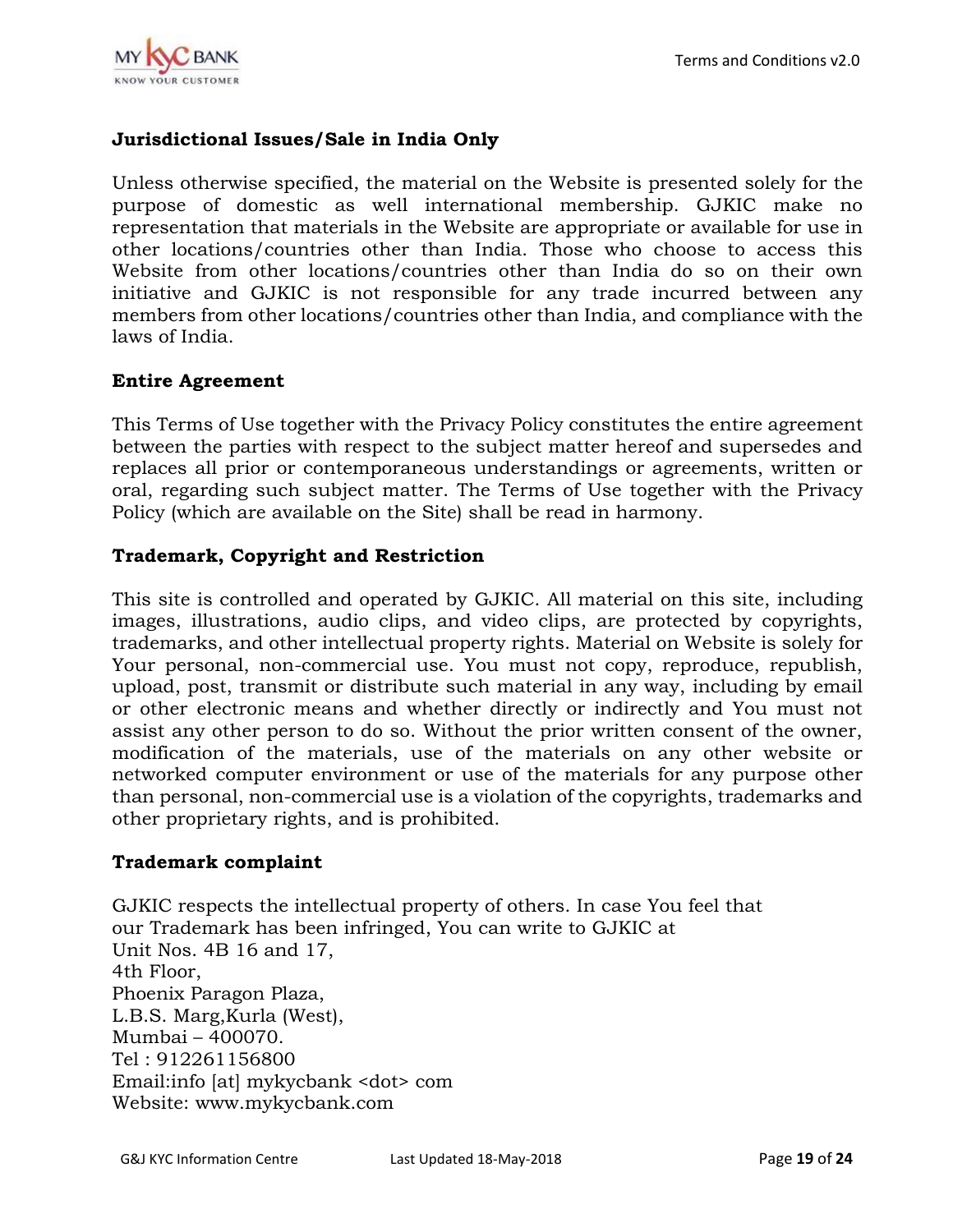

# **Product Description**

GJKIC does not warrant that the database description or other content of this Website is accurate, complete, reliable, current, or error-free and assumes no liability in this regard.

### **Contact Us**

Please for any questions or comments (including all inquiries related to copyright infringement) regarding this Website contact us on GJKIC at Unit Nos. 4B 16 and 17, 4th Floor, Phoenix Paragon Plaza, L.B.S. Marg, Kurla (West), Mumbai – 400070. Tel:912261156800 Email : info[at]mykycbank[dot]com Website:www.mykycbank.com.

#### **Grievance officer**

In accordance with Information Technology Act 2000 and rules made there under, the name and contact details of the Grievance Officer are provided below:

Name : Mr. Nayan Chawhan, Head - Compliance Ph – 022 61156802; E-mail: nayan.chawhan[at]mykycbank[dot]com Timing for Grievance Redressal: Monday to Friday – 10AM to 2PM

### **Data Protection Officer**

In accordanec with General Data Protection Regualtion and rules made there under, the name and contact details of the Data Protection Officer are provided below:

Name: Mr. Pranay Narvekar Ph – 022 61156800; E-mail: pranay.narvekar[at]mykycbank[dot]com

### **Place of Business**:

Unit Nos. 4B 16 and 17, 4th Floor, Phoenix Paragon Plaza, L.B.S. Marg, Kurla (West), Mumbai – 400070 Phone: +91 – 22-61156800 Email: info <at> mykycbank [dot] com Website: www.mykycbank.com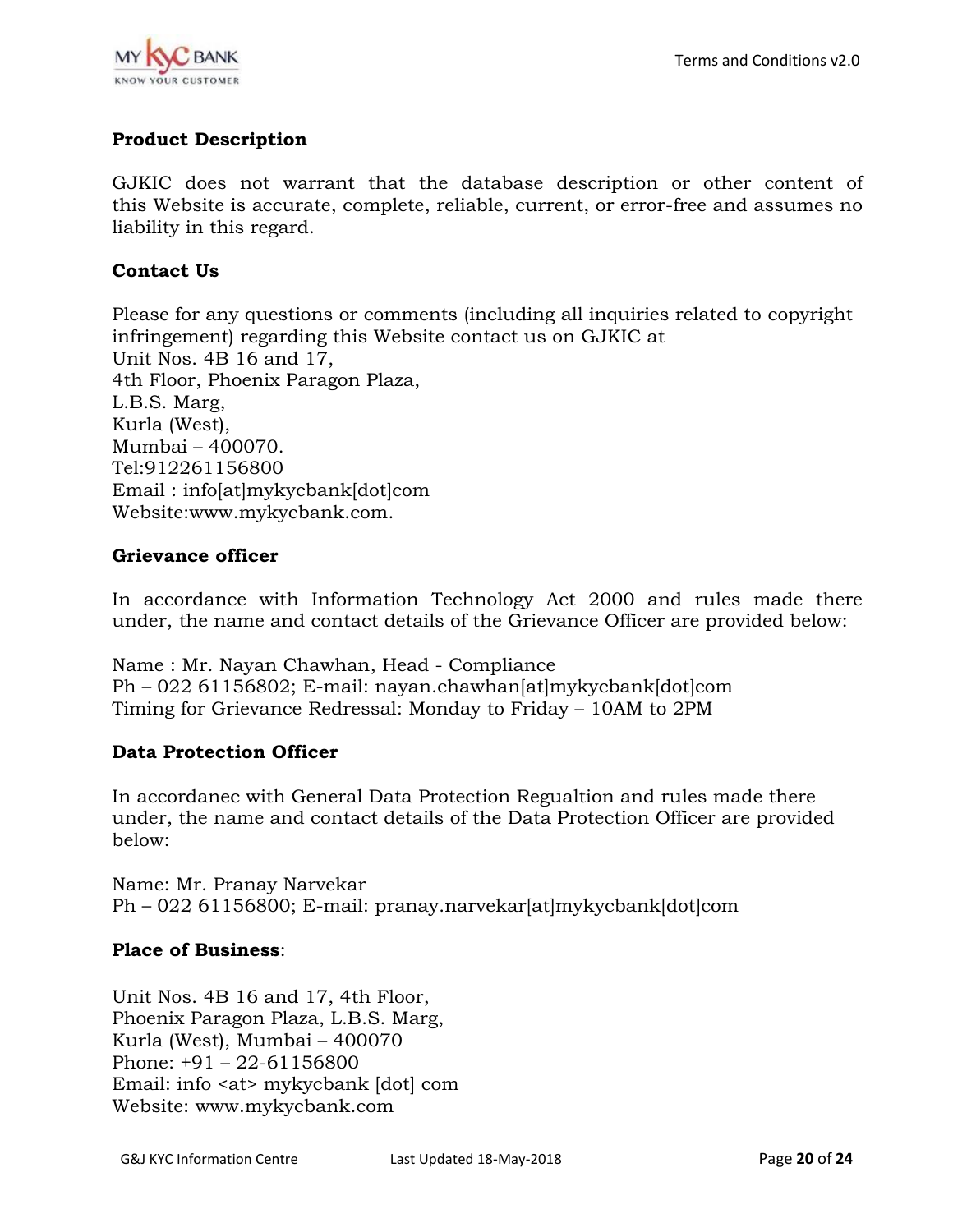

### **POLICIES**

### **Profanity Policy**

GJKIC prohibits the use of language that is racist, hateful, sexual or obscene in nature in a public area.

This policy extends to text within listings, on seller pages and all other areas of the Website that another Registered User may view. If the profane words are part of a title for the item being sold, we allow sellers to 'blur' out the bulk of the offending word with asterisks (i.e., s\*\*\* or f\*\*\*).

Please report any violations of this Terms of Use to the correct area for review:

- Report offensive display names
- Report offensive language in a listing or otherwise

If a feedback comment; or any communication made between Registered Users on the Website; or email communication between Registered Users in relation to transactions conducted on Website contain profanity, please review our feedback removal policy and submit a request for action/removal.

Disciplinary action may result in the indefinite suspension of a Registered User's account, temporary suspension, or a formal warning.

GJKIC will consider the circumstances of an alleged policy violation and the user's trading records before taking action.

Violations of this policy may result in a range of actions, including:

- 1. Limits placed on account privileges;
- 2. Loss of special status;
- 3. Account suspension.

#### **Email Abuse & Threat Policy**

Private communication, including email correspondence, is not regulated by GJKIC. GJKIC encourages its Registered Users to be professional, courteous and respectful when communicating by email.

However, GJKIC will investigate and can take appropriate action on certain types of unwanted emails that violate GJKIC policies.

Such instances: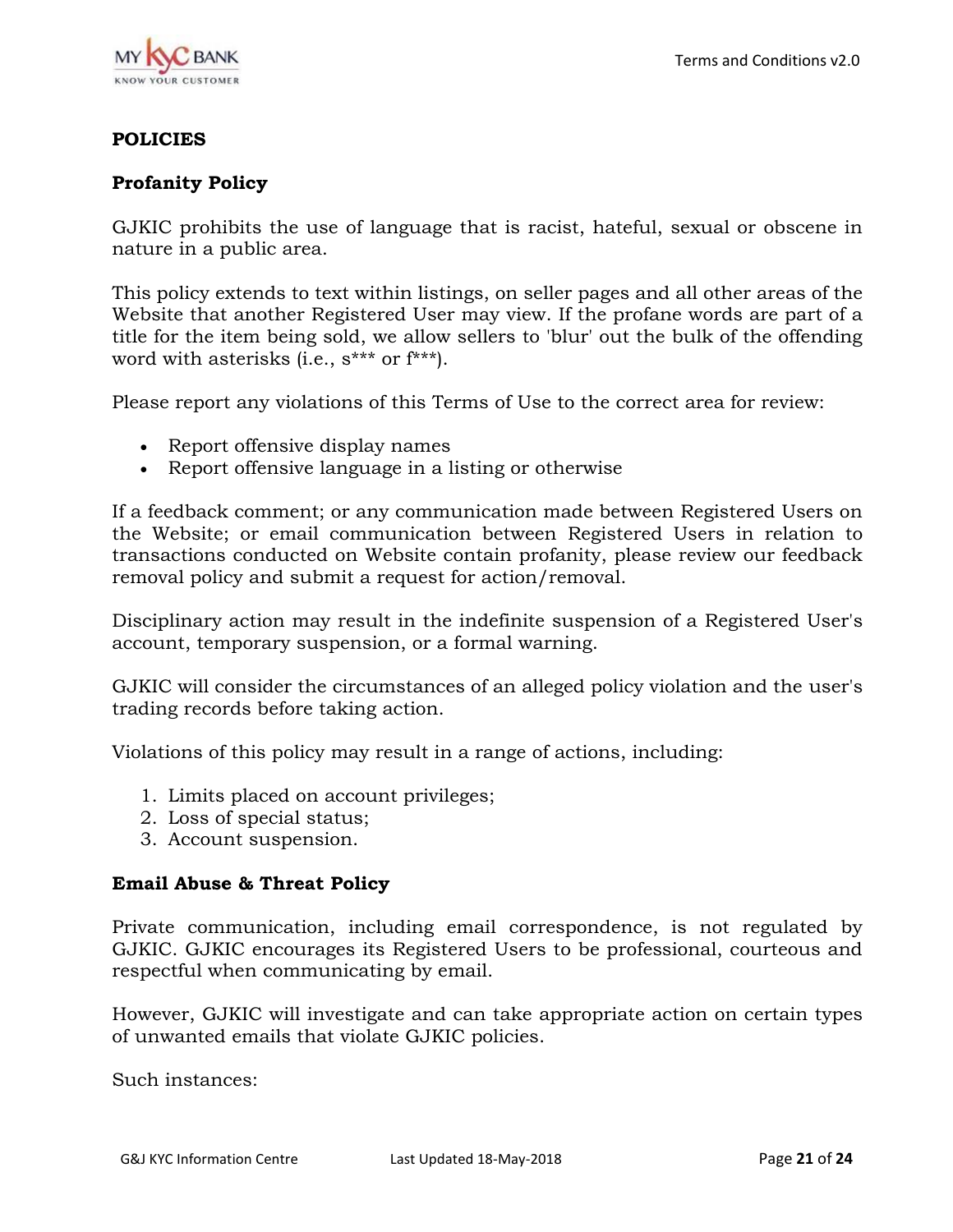

Threats of Bodily Harm - GJKIC does not permit Registered Users to send explicit threats of bodily harm.

Misuse of GJKIC System - GJKIC allows Registered Users to facilitate transactions through the GJKIC system, but will investigate any misuse of this service.

Spoof (Fake) email - GJKIC will never ask you to provide sensitive information through email. In case you receive any spoof (fake) email, you are requested to report the same to Us through Our 'Contact Us' tab.

Spam (Unsolicited Commercial email) - GJKIC's spam policy applies only to unsolicited commercial messages sent by GJKIC Registered Users. GJKIC Users are not allowed to send spam messages to other Users.

GJKIC policy prohibits user-to-user threats of physical harm via any method including, phone, email and on Our public message boards.

Violations of this policy may result in a range of actions, including:

- Limits on account privileges
- Account suspension
- Cancellation of listings
- Loss of special status

### **Other Businesses**

GJKIC does not take responsibility or liability for the actions, products, content and services on the Website, which are linked to affiliates and / or third party websites using Website's application programme interface or otherwise. In addition, the Website may provide links to the third party websites of Our affiliated companies and certain other businesses for which, GJKIC assumes no responsibility for examining or evaluating the products and services offered by them. GJKIC does not warrant the offerings of, any of these businesses or individuals or the content of such third party website(s). GJKIC does not endorse, in any way, any third party website(s) or content thereof.

- Rapid response by GJKIC in ending listings reported by you (as the Verified Rights Owner) as allegedly infringing
- Dedicated priority email queues for reporting alleged infringements
- The ability to obtain identifying information about GJKIC's users'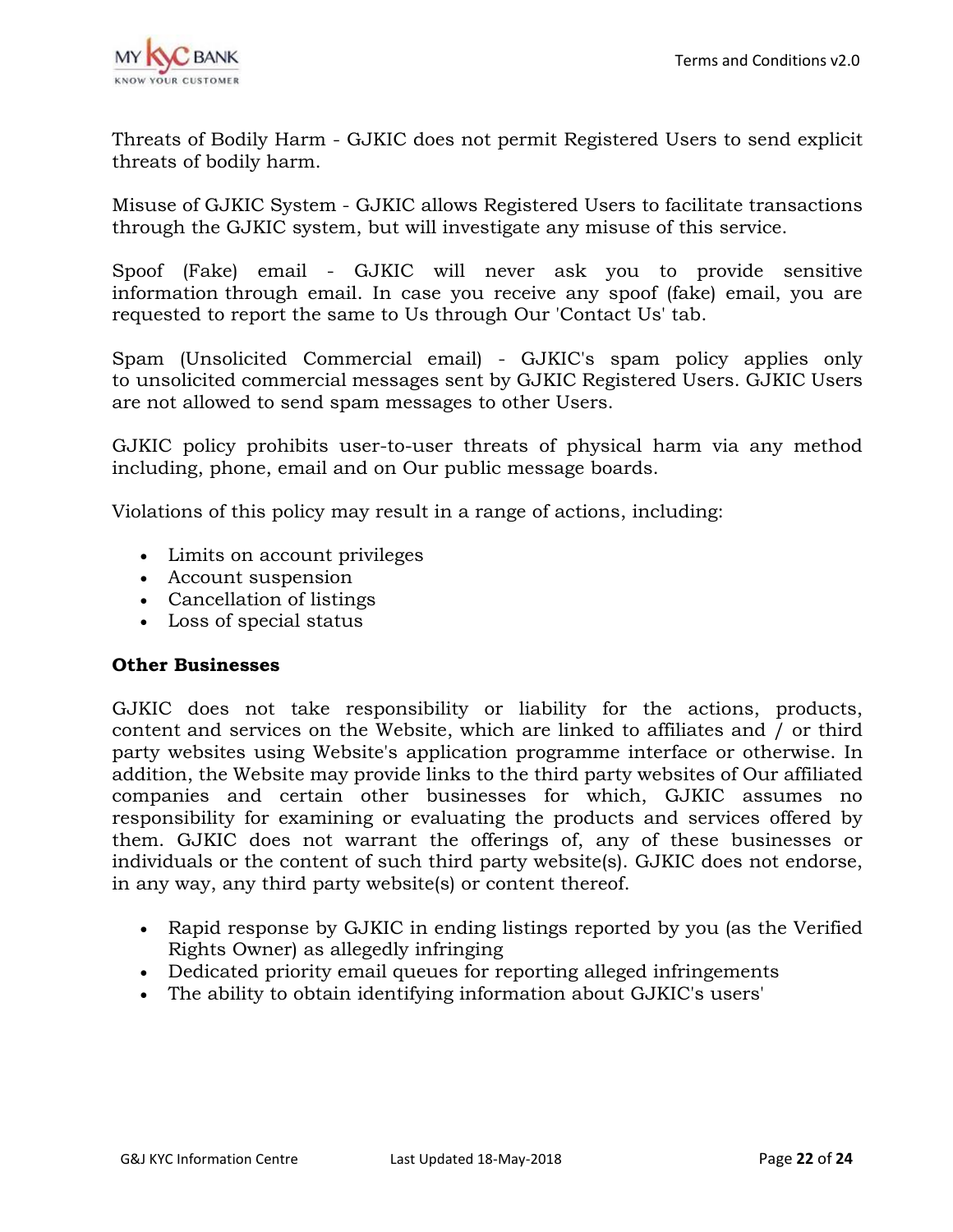

## **Force Majeure**

- (a) GJKIC shall not be liable for any failure to perform any of its obligations under this Terms and Condition or provide the Services or any part thereof if the performance is prevented, hindered or delayed by a Force Majeure Event (as defined below) and in such case its obligations shall be suspended for so long as the Force Majeure Event continues.
- (b) "Force Majeure Event" means any event due to any cause beyond the reasonable control of any Party, including, without limitation, unavailability of any communication system, breach or virus in the systems, fire, flood, explosion, acts of God, civil commotion, strikes, industrial disputes, acts of irresistible compulsion or superior strength, riots, insurrection, war, acts of government.

#### **Cancellation and Refund**

- GJKIC reserves a right to suspend the profile of registered users in the event of non-payment of Registration fees or annual charges as per the pricing policy prescribed by GJKIC. The profile will get activated on payment of outstanding amount along with interest if any.
- In case if registered user has by mistake deposited registration fees or annual charges more than the amount payable as required, the extra amount will be refunded to the user within 45 working days after deducting processing charges. The refund request should be made by users within 7 days of the date of payment of registration fees at support [st] mykycbank {dot} com.
- In case of non-payment of annual charges for 01 Months, the users profile will automatically get suspended after giving due notices to the registered user and profile will be deleted after expiry of notice period.